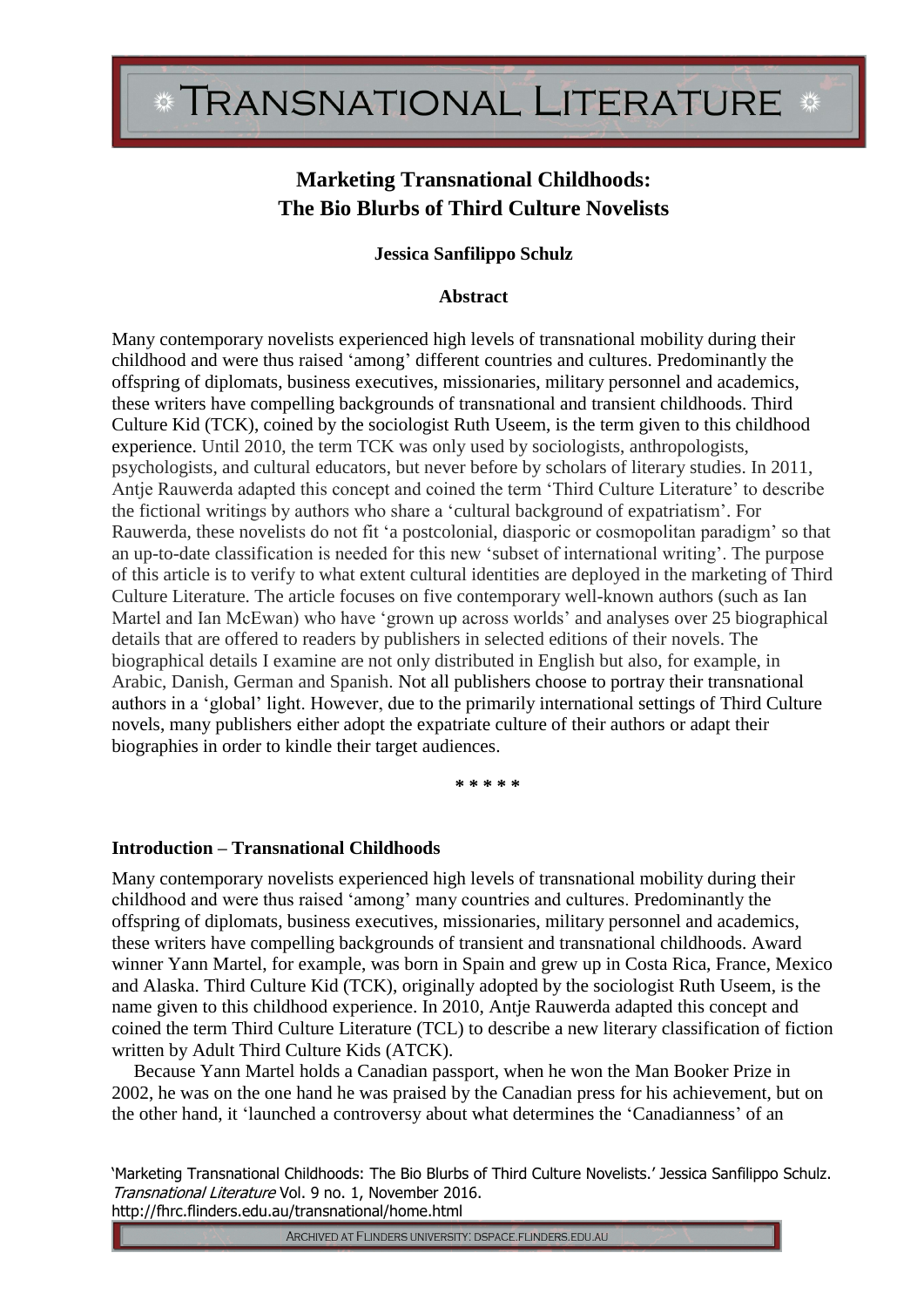author.<sup>1</sup> Journalists tend to locate texts 'in terms of geography,<sup>2</sup> yet in Martel's case this is difficult. Publishers too, according to Rauwerda, identify authors by nation, and in publishing 'there is little accommodation possible for authors whose origin is unclear, or whose "nationality" includes a lengthy series of countries."

Taking Rauwerda's comment on publishers' identification of Third Culture Authors (TCA) as a starting point, by focusing on the biographical details that are offered to readers in selected editions of contemporary novels of five TCAs (who all write in English),<sup>4</sup> this paper will verify to what extent cultural identities<sup>5</sup> are deployed in the marketing of TCL. It will be argued that publishers in different countries purposely construct the backgrounds of their TCAs on book covers in order to engage target readers. In doing so, however, they ignore the complex issue of identity in TCK discourse.

Firstly, the biographical notes of the emerging novelist Alice Greenway will be compared to those of the established TCA Ian McEwan; the bio blurbs of two sons of diplomats, Yann Martel and Nicholas Shakespeare, will then be analysed. In order to examine how TCAs choose to portray their résumés unrestrictedly, finally, the biographical notes on Heidi Durrow's website will be compared to those published in her novel.

### **Defining Third Culture Literature**

TCK is the term coined by the sociologist Ruth Useem in the 1950s to describe children who spent a significant part of their formative years outside their parents' culture. Useem believed that TCKs neither belong to their parents' culture (the 'first' culture), nor to the new host culture (the 'second' culture), but belong to a 'third' expatriate culture of their own.<sup>6</sup> In 1999 David Pollock and Ruth Van Reken expanded on this topic and added that TCKs' 'sense of belonging is in relationship to others of similar experience.<sup>7</sup>

A TCK is not necessarily still a child. However, the word 'kid' is significant because, according to Pollock and Van Reken, this international experience 'must occur during the developmental years – from birth to eighteen years of age.' <sup>8</sup> Sharing the views of developmental psychologists,<sup>9</sup> Pollock and Van Reken believe that this is an important time when a 'child's sense of identity, relationships with others, and view of the world are being formed in the most

-

 $\overline{2}$ 

<sup>&</sup>lt;sup>1</sup> Antje M. Rauwerda, 'Not Your Typical "Diaspora" or "Third World Cosmopolitan": Unexpectedly International Writing,' *Wasafiri* 25.3 (2010) 17.

<sup>2</sup> Rauwerda, Not Your Typical Diaspora 17.

<sup>3</sup> Antje M. Rauwerda, *The Writer and the Overseas Childhood: The Third Culture Literature of Kingsolver, McEwan and Others* (Jefferson NC: McFarland, 2012) 4.

<sup>4</sup> Biographical notes in foreign editions of novels will also be analysed. The translations of the biographical notes into English have been translated by the author of this article.

<sup>5</sup> For further discussion on 'identity' and 'cultural identity', see for example Erik H. Erikson, 'The Problem of Ego Identity,' *Psychological Issues* 1, 1 (1959) 101-64, and Peter Adler, 'Beyond Cultural Identity: Reflections on Multiculturalism,' *International Communication: A Reader* eds. Richard E. Porter and Larry A. Samovar (Belmont: Wadsworth, 1976) 362-78. For the purposes of this paper, Adler's meaning of 'cultural identity' as published in the above mentioned article will be adopted: 'Cultural identity is the symbol of one's essential experience of oneself as it incorporates the worldview, value system, attitudes, and beliefs of a group with which such elements are shared. In its most manifest form, cultural identity takes the shape of names which both locate and differentiate the person.' Accessed online (version of 2002), 24 June 2016 http://mediate.com/articles/adler3.cfm.

<sup>6</sup> For the origins of this term see Ruth H. Useem, 'Third Culture Kids: Focus of Major Study,' *Newslinks* 12, 3 (January 1993) 1.

<sup>7</sup> David C. Pollock and Ruth E. Van Reken, *Third Culture Kids: Growing Up Among Worlds* (Boston: Nicholas Brealey Publishing, 1999) 19.

<sup>8</sup> Pollock and Van Reken 27.

<sup>9</sup> See for example Erik H. Erikson, *Childhood and Society* (New York: W.W. Norton, 1950).

<sup>&#</sup>x27;Marketing Transnational Childhoods: The Bio Blurbs of Third Culture Novelists.' Jessica Sanfilippo Schulz. Transnational Literature Vol. 9 no. 1, November 2016. http://fhrc.flinders.edu.au/transnational/home.html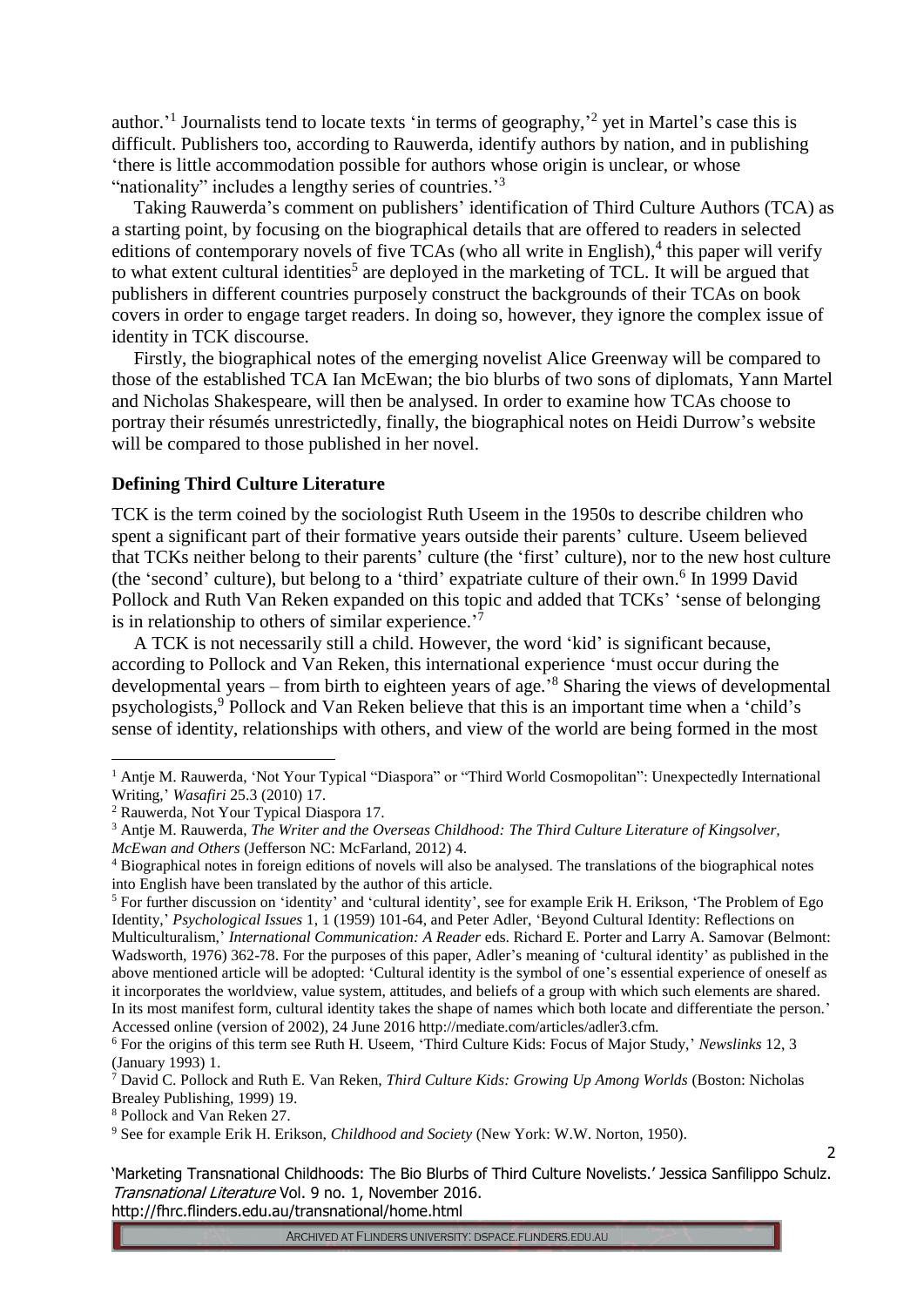basic ways.<sup>'10</sup> Accordingly, they argue that ATCKs must struggle with common challenges such as identity dilemmas, unresolved grief, 'restlessness' and 'rootlessness'<sup>11</sup>.

Antje Rauwerda extensively examined these struggles in novels written by ATCKs. Up until 2010, the term TCK was used only by sociologists, anthropologists, psychologists, and cultural educators, but never before by literary scholars. Innovatively, Rauwerda analyses the works of seventeen TCAs to prove that 'there is a field of literature that, most simply, shares characteristics reflecting the third culture context out of which it is produced.' <sup>12</sup> In contrast to diasporic and cosmopolitan authors who share one homeland or 'centre', having been raised in many countries and thus not being attached to one place or nationality, Rauwerda convincingly explains why a more fitting literary classification is needed for TCAs. Neither is postcolonial literature the apt categorisation for these TC novels. Rather than exposing binary dislocation, a clear feature of colonial and postcolonial literature, TCL 'is distinguished by its tendency to avoid binary comparisons<sup>'13</sup> and to display 'multiple rather than binary displacement.<sup>'14</sup>

Whilst discussing the contemporary understanding of world literature(s) and describing transcultural literature, Arianna Dagnino similarly asserts that in the transnation 'binaries of center/periphery and national self/other are dissolved.' <sup>15</sup> Transnational literature is 'branching away from the tradition of (im)migrant and postcolonial literatures.<sup>'16</sup> Obviously, many literary classifications, such as hybrid, migrant, expatriate, refugee, diasporic, transcultural and postcolonial, coexist, interact and overlap.<sup>17</sup> Notwithstanding 'the inevitable issues raised by categorization and the desire of most, if not all, writers to escape unwanted definitions,<sup>18</sup> Dagnino's solution is to classify these transcultural literatures 'in the context of the other subfamilies of the Literatures of Mobility.'<sup>19</sup>

Following Dagnino's line of reasoning, I propose that TCL, like transcultural literature, is a subfamily of Literatures of Mobility. What makes TC writings stand out from similar literary subsets is that they are produced by TC writers. Whilst they were growing up and their identities were developing, they moved from one country to the next. Theses transient childhoods have resulted in unique and fascinating fiction. Clearly, in all of these Literatures of Mobility a leitmotif is displacement. But in TCL, transit goes hand in hand with childhood. So the keynote in this discourse is childhood mobility and, in spite of discussing adult authors, the 'kid' of TCK must always be kept in mind. Nowadays in book marketing, the author is very much alive. But is the author's transient upbringing important for publishers when it comes to promoting TC novels?

-

'Marketing Transnational Childhoods: The Bio Blurbs of Third Culture Novelists.' Jessica Sanfilippo Schulz. Transnational Literature Vol. 9 no. 1, November 2016. http://fhrc.flinders.edu.au/transnational/home.html

<sup>10</sup> Pollock and Van Reken 27.

<sup>&</sup>lt;sup>11</sup> See Pollock and Van Reken 121-129.

<sup>12</sup> Rauwerda, The Writer 23.

<sup>13</sup> Rauwerda, Not Your Typical Diaspora 20.

<sup>&</sup>lt;sup>14</sup> Rauwerda, Not Your Typical Diaspora 21.

<sup>15</sup> Arianna Dagnino, 'Transcultural Literature and Contemporary World Literature(s),' *CLCWeb: Comparative Literature and Culture* 15.5 (2013) 6.

<sup>&</sup>lt;sup>16</sup> Dagnino 6.

<sup>&</sup>lt;sup>17</sup> Dagnino 6.

<sup>18</sup> Dagnino 6.

<sup>3</sup> <sup>19</sup> Dagnino 6. For further discussion on 'Literatures of Mobility', see also Arianna Dagnino 'Global Mobility, Transcultural Literature, and Multiple Modes of Modernity,' *Transcultural Studies* 2 (2013) 130-160. In this article, Dagnino explains that Literatures of Mobility are 'those literatures that are affected by or deal with travels/exploratory drives, migratory flows, exile/diasporic experiences, expatriate/transnational narratives, and, more recently, neo-nomadic trajectories.'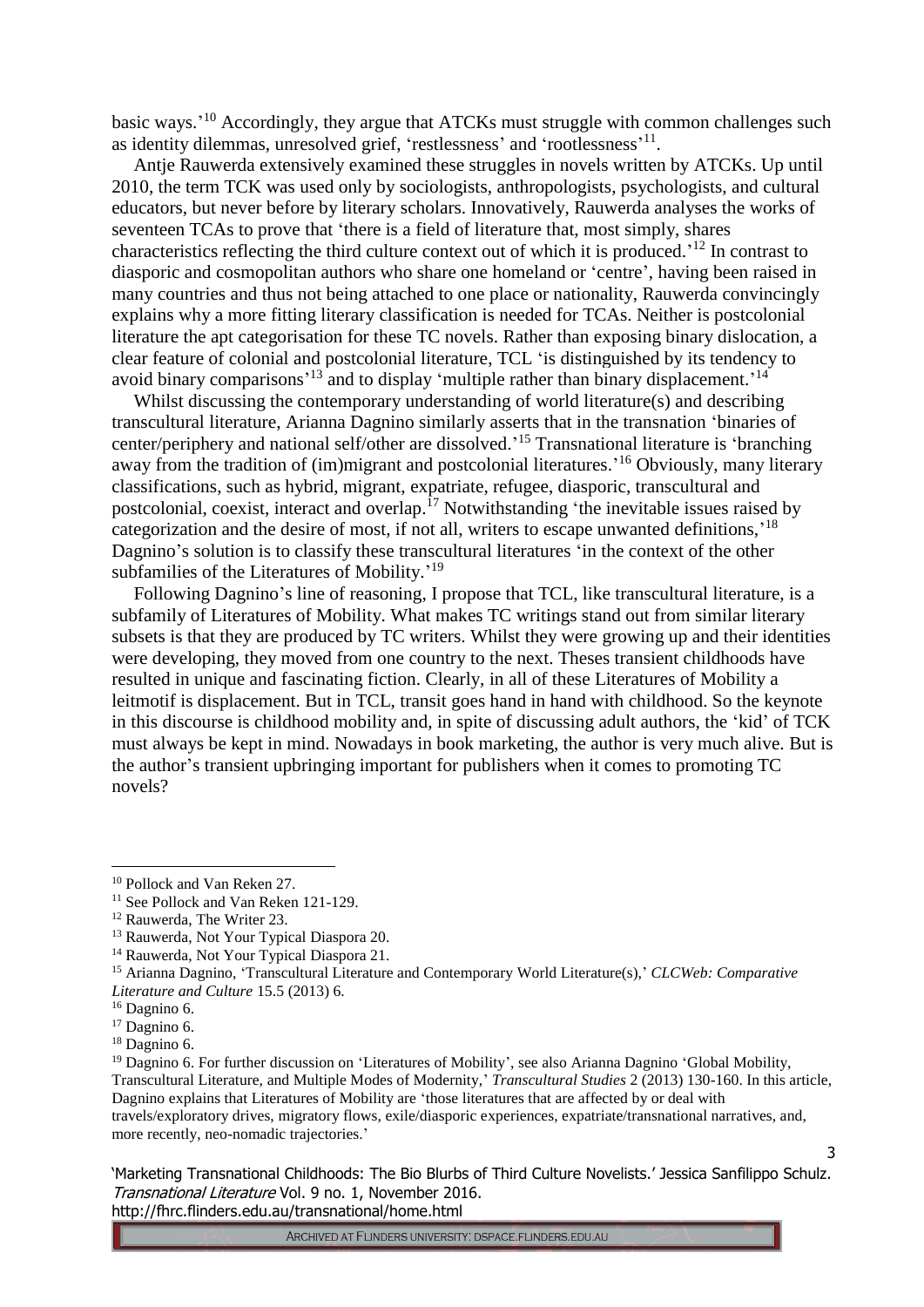#### **Blurbs as 'Curiosity Arousers'**

The term 'blurb' was coined in 1907 by the American humourist Gelett Burgess to describe a 'flamboyant advertisement; an inspired testimonial.' <sup>20</sup> Today the term means 'the short note by the publisher or author describing and recommending a book and introducing the author<sup> $21$ </sup> and blurbs on book covers may include a summary of the plot, praise from reviewers or other authors, quotes from the work and, most importantly for this analysis, a biography of the author. These author biographies that appear on book covers are now generally called 'bio blurbs', whereas the author details that are found either before or after the main text are sometimes given the title 'A Note About the Author' by publishers. In this paper, these notes are named 'biographical notes'. Appearing alongside the main work, both bio blurbs and biographical notes are part of a book's paratext.<sup>22</sup> In paratextuality discourse, literary scholars have tended to concentrate on how paratexts construct a frame for the main text, thus primarily 'frame stories' within narratives have been analysed and very little attention has been given to bio blurbs and biographical notes.

Maria Luisa Gea Valor and Kate Douglas are among the few scholars who have analysed bio blurbs of novelists. They both argue that, because when wanting to know more about a book the reader usually looks at the information on its back cover, publishing companies spend much money, time and energy in designing their book covers to attract potential customers.<sup>23</sup> Thus, behind the blurbs, which Gea Valor sees as 'curiosity arousers', which are 'intended to pique the reader's interest,<sup>24</sup> there are marketing strategies so that in the blurbing discourse, the concept of the author is 'manipulated to suit certain critical, ideological, and economic agendas.<sup>25</sup> These manipulative short biographical texts of TCAs will now be analysed.

#### **Emerging vs. Established Third Culture Authors**

Alice Greenway is the emerging author of two novels. Her debut novel *White Ghost Girls* was first printed in 2006 whilst her second work *The Bird Skinner<sup>26</sup>* was published in 2014. Ian McEwan, on the other hand, has written over ten novels and many screenplays, librettos, articles and children's books. Furthermore, in 1998, McEwan won the Man Booker Prize for his novel *Amsterdam*.

Born in 1964 in Washington D.C., Alice Greenway is the daughter of the journalist Hugh Greenway, who worked from 1962 to 1972 for *Time Life* in London, Washington, Boston, Saigon, Bangkok, and Hong Kong. 'After *Time Life*, from 1972 to 1978 he worked for the *Washington Post* in Washington, Saigon, Hong Kong, and Jerusalem.' <sup>27</sup> Thus, as the 'offspring of an American correspondent to Vietnam', <sup>28</sup> Alice Greenway grew up in Hong Kong and also lived in Bangkok and Jerusalem.

<u>.</u>

<sup>20</sup> Gelett Burgess, *Burgess Unabridged: A New Dictionary of Words You Have Always Needed* (New York: Walker, 1914) 7.

<sup>21</sup> Geoffrey Ashall Glaister, *Encyclopedia of the Book* (New Castle, Del.: Oak Knoll Press, 1996) 51.

<sup>22</sup> See Gérard Genette, *Paratexts: Thresholds of Interpretation*, trans. Jane. E. Lewin 1987 (Cambridge: Cambridge University Press, 1997) 3.

<sup>23</sup> See Maria Luisa Gea Valor, 'Advertising Books: A Linguistic Analysis of Blurbs,' *IBÉRICA* 10 (2005) 42.

<sup>24</sup> Gea Valor 42.

<sup>25</sup> Kate Douglas, ''Blurbing' Biographical: Authorship and Autobiography,' *Biography: An Interdisciplinary Quarterly* 24.4 (2001) 821.

<sup>&</sup>lt;sup>26</sup> Alice Greenway, *The Bird Skinner* (New York: Atlantic Monthly Press, 2014).

<sup>27</sup> 'HDS Greenway: Biography,' *The American Academy in Berlin*, 20 January 2015

http://www.americanacademy.de/home/person/hds-greenway.

<sup>28</sup> Rauwerda, Not Your Typical Diaspora 20.

<sup>&#</sup>x27;Marketing Transnational Childhoods: The Bio Blurbs of Third Culture Novelists.' Jessica Sanfilippo Schulz. Transnational Literature Vol. 9 no. 1, November 2016. http://fhrc.flinders.edu.au/transnational/home.html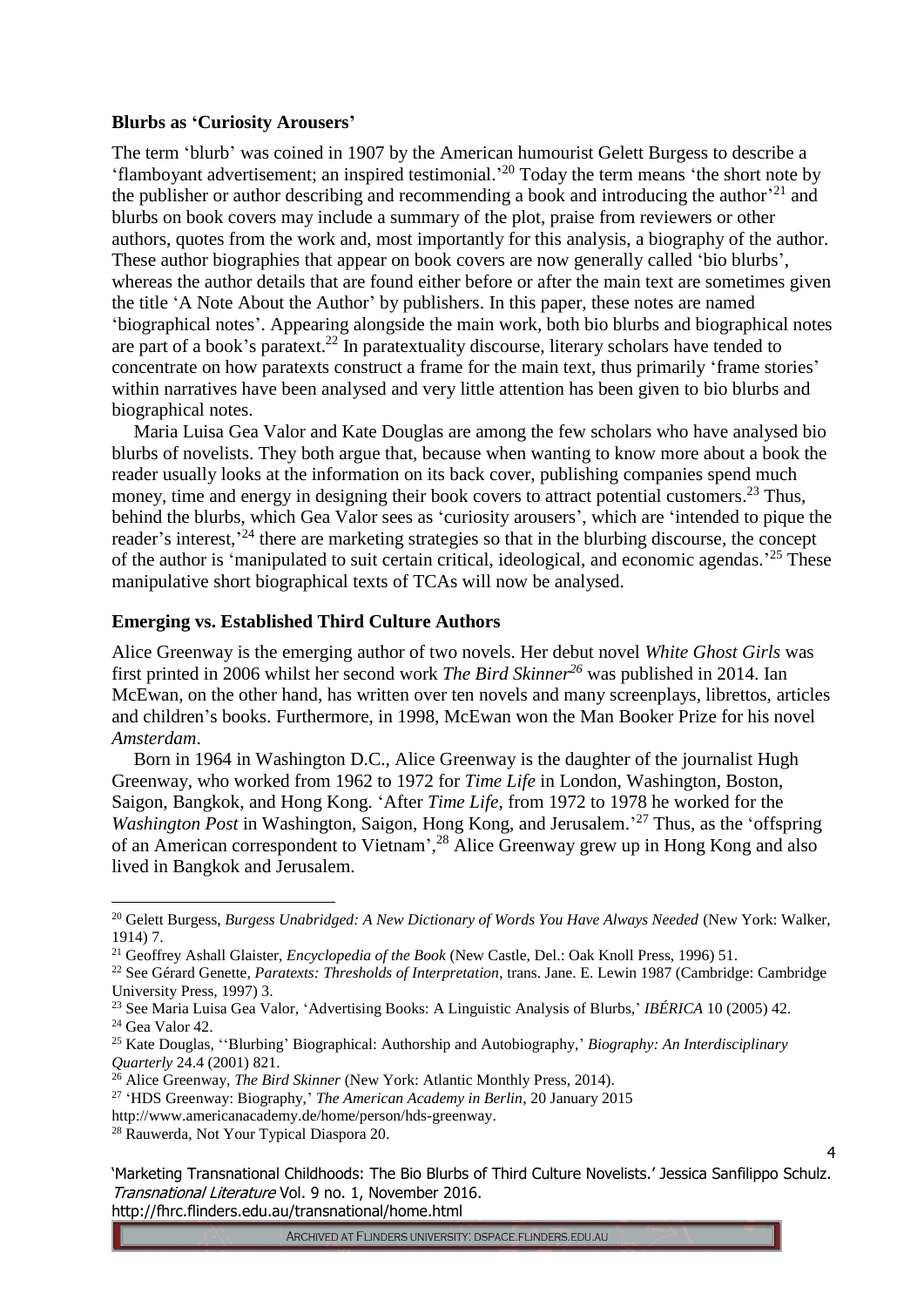Ian McEwan was born in 1948 in Aldershot, a military garrison town in England. The son of a soldier, McEwan spent his childhood in Singapore, Libya and Germany. In 1959, McEwan returned to England where he attended a state-run boarding school.<sup>29</sup>

Greenway's *White Ghost Girls* was first published in 2006. In both the American and British editions, readers are told that the author of the novel lived in many countries:

Alice Greenway is an American who grew up in Hong Kong. As the daughter of a foreign correspondent, she also lived in Bangkok, Jerusalem and the United States. She later returned to Hong Kong and now lives in Scotland with her family. This is her first novel.<sup>30</sup>

Greenway's debut novel was published in German in 2009 by marebuchverlag and subsequently by Fischer Verlag. Both editions inform readers that:

Alice Greenway, 1964 in Washington D.C. geboren, aufgewachsen in Hongkong, Bangkok, Washington, Jerusalem und Massachusetts, studierte an der Yale University. Heute lebt sie mit ihrer Familie in Edinburgh, Schottland.<sup>31</sup>

Ian McEwan's award winning *Amsterdam* was first published in Great Britain in 1998 by Jonathan Cape. The  $10<sup>th</sup>$  impression of the 1998 Vintage paperback portrays the author as follows:

Ian McEwan has written two collections of stories, *First Love*, *Last Rites* and *In Between the Sheets*, and nine novels, *The Cement Garden*, *The Comfort of Strangers*, The Child in Time, *The Innocent*, *Black Dogs*, *The Daydreamer*, *Enduring Love*, *Amsterdam* and *Atonement*. He has also written several film scripts, including *The Imitation Game*, *The Ploughman's Lunch*, *Sour Sweet*, *The Good Son* and *The Innocent*. 32

In order to make the novelist more appealing to readers, the publisher portrays the author as an experienced and prolific writer by adding a long list of the works the author has previously written.

The German edition of *Amsterdam*, which was published in 2001 by Diogenese, mentions the prestigious prizes won by the novelist:

IAN MCEWAN, geboren 1948 in Aldershot (Hampshire), lebt in London. Schon seine ersten Erzählungen wurden mit dem Somerset-Maugham-Award ausgezeichnet. 1998 erhielt er den Booker-Preis für *Amsterdam* und 1999 den Shakespeare-Preis der Alfred-Toepfer-Stiftung für das Gesamtwerk. Die Romane *Abbitte* und *Saturday* waren international große Erfolge. Ian McEwan ist Ehrenmitglied der American Academy of Arts and Sciences.<sup>33</sup>

<u>.</u>

<sup>&</sup>lt;sup>29</sup> See Jack Slay, *Ian McEwan* (New York: Twayne, 1996) 1, and Rachel Cooke, 'Ian McEwan: I had the time of my life,' *The Guardian*, 25 January 2015 http://www.theguardian.com/books/2012/aug/19/ian-mcewan-sweet-toothinterview.

<sup>30</sup> Biographical details found in the front matter of Alice Greenway, *White Ghost Girls* (New York: Black Cat, 2006). See also Alice Greenway, *White Ghost Girls* (London: Atlantic Books, 2006).

<sup>31</sup> Translation from German of biographical details found in the front matter of Alice Greenway, *Weiße Geister,*  trans. Uwe-Michael Gutzschhahn (Frankfurt: S. Fischer Verlag, 2011): 'Alice Greenway, born in 1964 in Washington D.C., was raised in Hong Kong, Bangkok, Washington, Jerusalem and Massachusetts. She studied at Yale University. She lives with her family in Edinburgh, Scotland.'

<sup>&</sup>lt;sup>32</sup> Biographical details found in the front matter of Ian McEwan, *Amsterdam*, 10<sup>th</sup> imp. (Vintage: London, 1998).

<sup>33</sup> Translation from German of biographical details found on the back cover of Ian McEwan, *Amsterdam*, trans. Hans-Christian Oeser (Diogenese: Zurich, 2001): 'Ian McEwan was born in 1948 in Aldershot (Hampshire) and lives in London. His first stories were awarded the Somerset Maugham Award. In 1998, he was awarded the Booker Prize for *Amsterdam* and in 1999 the Shakespeare Prize from the Alfred Toepfer Foundation for his complete

<sup>&#</sup>x27;Marketing Transnational Childhoods: The Bio Blurbs of Third Culture Novelists.' Jessica Sanfilippo Schulz. Transnational Literature Vol. 9 no. 1, November 2016. http://fhrc.flinders.edu.au/transnational/home.html

ARCHIVED AT FLINDERS UNIVERSITY: DSPACE.FLINDERS.EDU.AU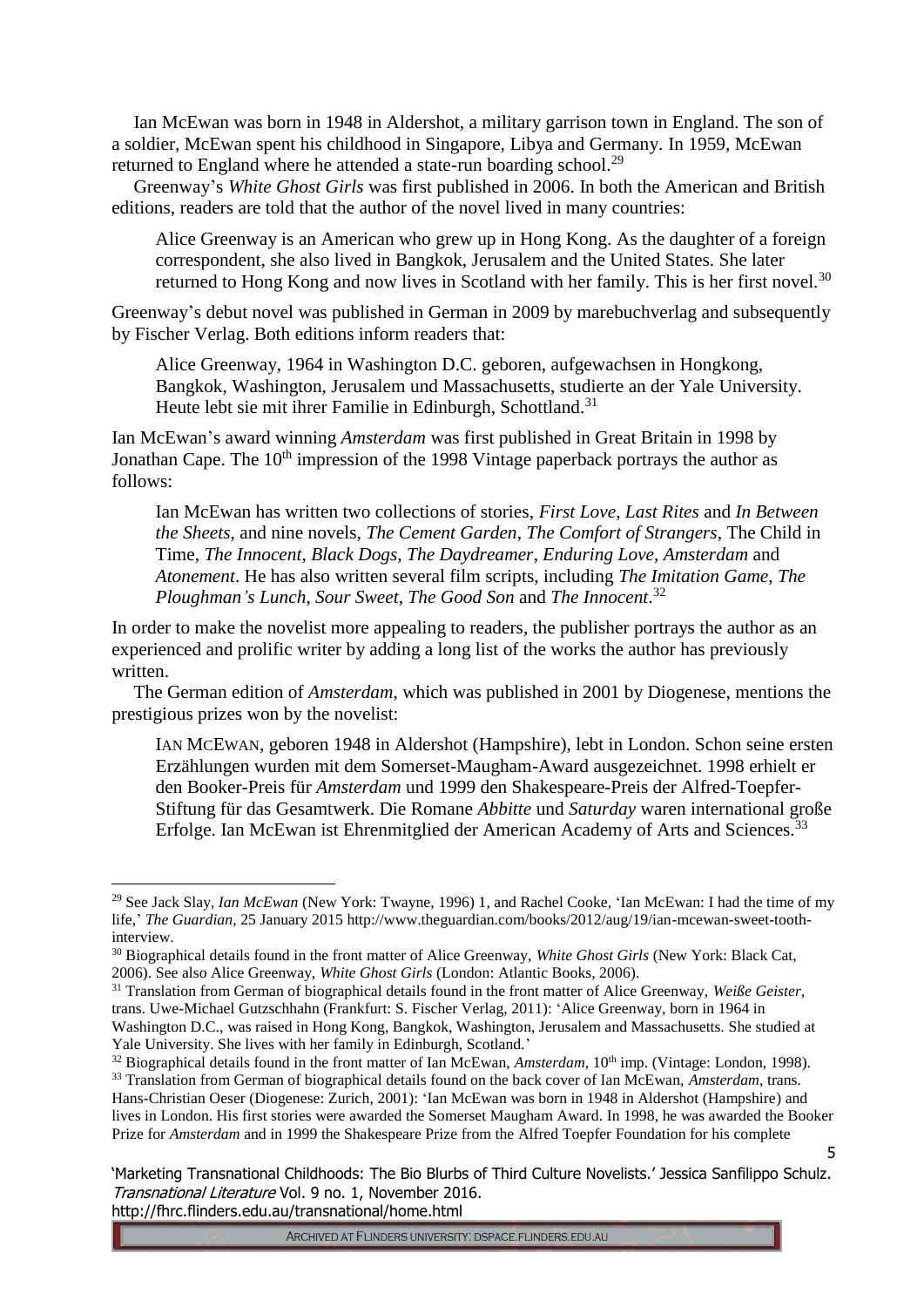The biographical details provided on McEwan's *Amsterdam* and Greenway's *White Ghost Girls* show that whereas publishers promote Greenway's hypermobile past and use her TCK background to arouse readers' curiosity, McEwan's transient childhood is neglected. The settings of the two novels and the age of the authors might explain why.

With the exception of a handful of his novels (such as *The Innocent* and *Atonement*), McEwan's novels are primarily located in Great Britain. Some of the characters of *Amsterdam* travel shortly to the Netherlands, but otherwise, with vivid descriptions of the Lake District and of the life in London of the foreign secretary, the novel's setting is very 'British'. *White Ghost Girls*, on the other hand, is the story of two American sisters in Hong Kong who cherish the visits and adventurous stories of their father who works as a war correspondent in Vietnam. Until their sudden return to America, the sisters and their mother live in an expatriate environment. Thus, this novel spells internationalism and, accordingly, publishers might assume that Greenway's novel would attract a different kind of readership from that of *Amsterdam*.

As it is set in Hong Kong, the publishers of *White Ghost Girls* play on the writer's childhood in Hong Kong in order to represent her as an experienced author who can give an authentic view of life in Hong Kong. In fact, the English-speaking publishers exaggerate (one might also be tempted to say 'misrepresent') Greenway's childhood in Hong Kong. As first detail, the reader is told that the writer grew up in Hong Kong. The second sentence informs that Greenway 'also' lived in Bangkok, Jerusalem and the United States but it is not specified when this occurred. The same is true for the statement 'She later returned to Hong Kong.<sup>34</sup> Was she a child, youth or adult during her travels to these above-mentioned countries? As the daughter of a correspondent, the reader can only speculate that she accompanied her father around the world as a child or youth.

The German edition, on the other hand, does not emphasise the author's life in Hong Kong as the daughter of a correspondent but simply mentions it in the list of all the places where the author was raised. Whereas the English-speaking publishers represent the author as an individual who, due to her father's profession, has acquired vast experience in and on Hong Kong, the German publishers depict Greenway as a person who has independently acquired 'global' experience and hyperbolise the places she has lived in. Instead of informing that the author lived in the United States, as the English-speaking publishers do, the German publishers reject grouping Greenway's experience in America together and list the two states of Washington and Massachusetts separately. Furthermore, German-speaking readers are told that Greenway studied at Yale University, a detail that is not disclosed in the English editions. Thus, the German publishers are not only promoting the writer as a person who has lived in many places, but also enliven the biographical details by representing the emerging author as a knowledgeable individual who has studied at a well-known university.

Interestingly, when McEwan was still an emerging author in 1978, twenty years before *Amsterdam*, publishers chose to give relevance to his catalog of writings and the biographical details published in *The Cement Garden* disclose that:

Ian McEwan was born in England in 1948 and began writing in 1970. He lives and works in London. His stories have appeared in *American Review*, *Transatlantic Review*, *Tri-Quarterly*, *Amazing Stories*, *Bananas*, *New Review*, *Encounter*, *Time Out*, *De Revisor* and *Avenue* (Holland) and *Nagy Vilag* (Hungary). His first book, *First Love, Last Rites*, won the Somerset Maugham Award in 1976. This, and his second book, *In Between The Sheets*,

1

'Marketing Transnational Childhoods: The Bio Blurbs of Third Culture Novelists.' Jessica Sanfilippo Schulz. Transnational Literature Vol. 9 no. 1, November 2016. http://fhrc.flinders.edu.au/transnational/home.html

ARCHIVED AT FLINDERS UNIVERSITY: DSPACE.FLINDERS.EDU.AU

works. The novels *Atonement* and *Saturday* were international successes. Ian McEwan is an honorary member of the American Academy of Arts and Sciences.'

<sup>34</sup> See biographical details found in the front matter of Alice Greenway, *White Ghost Girls*.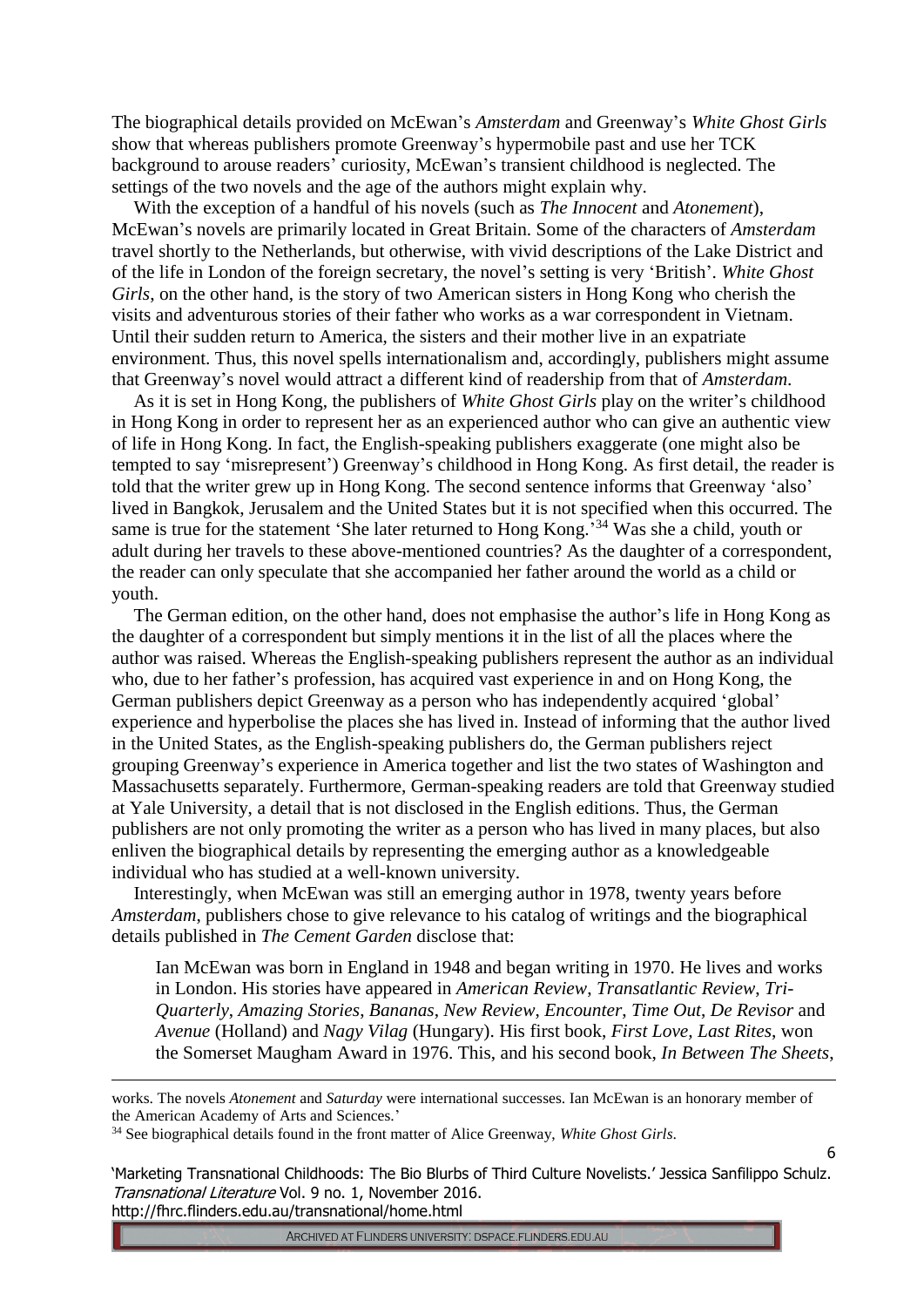are also published in Picador, together with his novels *The Comfort of Strangers* and *The Child in Time*. 35

Clearly, for publishers, the list of McEwan's publications has always been more significant than his transient upbringing. When analysing literary translation in current European book markets, Kovač and Wischenbart split authors into two groups: 'cultural residents' and 'cultural migrants'.<sup>36</sup> The first group of oldest (generally these authors were born before 1950) and most translated authors live 'for the better part of their careers and so to this present day, in the country of their parents.<sup>37</sup> Cultural migrants, on the other hand, 'move from one culture to another.<sup>38</sup> Many of these emerging authors 'have managed to project themselves on high-speed and important international, or even truly global, literary trajectories.<sup>39</sup> McEwan's author branding began before reading audiences were beginning to be lead towards 'globally travelling authors,<sup>40</sup> thus he has been represented by publishers predominantly as a 'British' author.

Most of McEwan's bio blurbs begin with the author's birth details.<sup>41</sup> Both places of birth and citizenship pose thought-provoking questions about identity in TCK discourse. Comments such as 'I was a perpetual foreigner to the place of my birth<sup>'42</sup> and 'If you asked where I feel I belong, I couldn't identify any geographical place<sup>,43</sup> are often found in TCK studies and indicate that identity and belonging are major issues for TCKs. Yet the biographical details of McEwan and Greenway demonstrate that publishers tend to ignore this controversy and, in emphasising the authors' place of birth and citizenship, as Rauwerda points out,<sup>44</sup> choose to identify their authors by nation.

# **'Diplobrats': The Children of Diplomats**

As the sons of diplomats,<sup>45</sup> both the authors Yann Martel and Nicholas Shakespeare are TCKs and grew up in many countries. Born in Spain, where his parents were doing graduate studies and who later joined the Canadian foreign service, Martel grew up in Alaska, Canada, Costa Rica, France, Mexico and Spain.<sup>46</sup> Martel's *Life of Pi* was awarded the Man Booker Prize for Fiction in 2002 and in 2013 the film version of the novel won four Oscar awards.

-

<sup>46</sup> See 'Yann Martel: Biography,' *British Council Literature*, 24 January 2016

'Marketing Transnational Childhoods: The Bio Blurbs of Third Culture Novelists.' Jessica Sanfilippo Schulz. Transnational Literature Vol. 9 no. 1, November 2016. http://fhrc.flinders.edu.au/transnational/home.html

7

<sup>&</sup>lt;sup>35</sup> Biographical details found in the front matter of Ian McEwan, *The Cement Garden*, 1978, 15<sup>th</sup> imp. (Pan Books: London, 1980).

<sup>&</sup>lt;sup>36</sup> See Miha Kovač and Rüdiger Wischenbart. With Jennifer Jursitzky and Sabine Kaldonek. Research by Julia Coufal, 'Diversity Report 2010: Literary Translation in Current European Book Markets. An Analysis of Authors, Languages, and Flows,' *Wischenbart.com* (2010) 30 June 2016 http://www.wischenbart.com/upload/Diversity-Report\_2010.pdf 23.

<sup>&</sup>lt;sup>37</sup> Kovač and Wischenbart et al. 23.

<sup>38</sup> Kovač and Wischenbart et al. 24.

<sup>&</sup>lt;sup>39</sup> Kovač and Wischenbart et al. 24.

<sup>40</sup> Kovač and Wischenbart et al. 26.

<sup>41</sup> The bio blurbs of both the French and Italian editions of *Amsterdam* begin with McEwan's place of birth. See Ian McEwan, *Amsterdam*, trans. Suzanne V. Mayoux (Gallimard Folio: Paris, 2005) and Ian McEwan, *Amsterdam*, trans. Susanna Basso (ET Scrittori Einaudi: Torino, 2006).

<sup>42</sup> Ann Baker Cottrell, 'Explaining Differences,' *Writing Out of Limbo: International Childhoods, Global Nomads and Third Culture Kids* ed. Gene H. Bell-Villada and Nina Sichel with Faith Eidse and Elaine Neil Orr (Newcastle upon Tyne: Cambrdige Scholars Publishing, 2011) 65.

 $43$  Cottrell 66.

<sup>44</sup> See Rauwerda, The Writer 4.

<sup>45</sup> In TCK discourse these children are sometimes referred to as 'diplobrats' or 'diplokids'.

https://literature.britishcouncil.org/writer/yann-martel.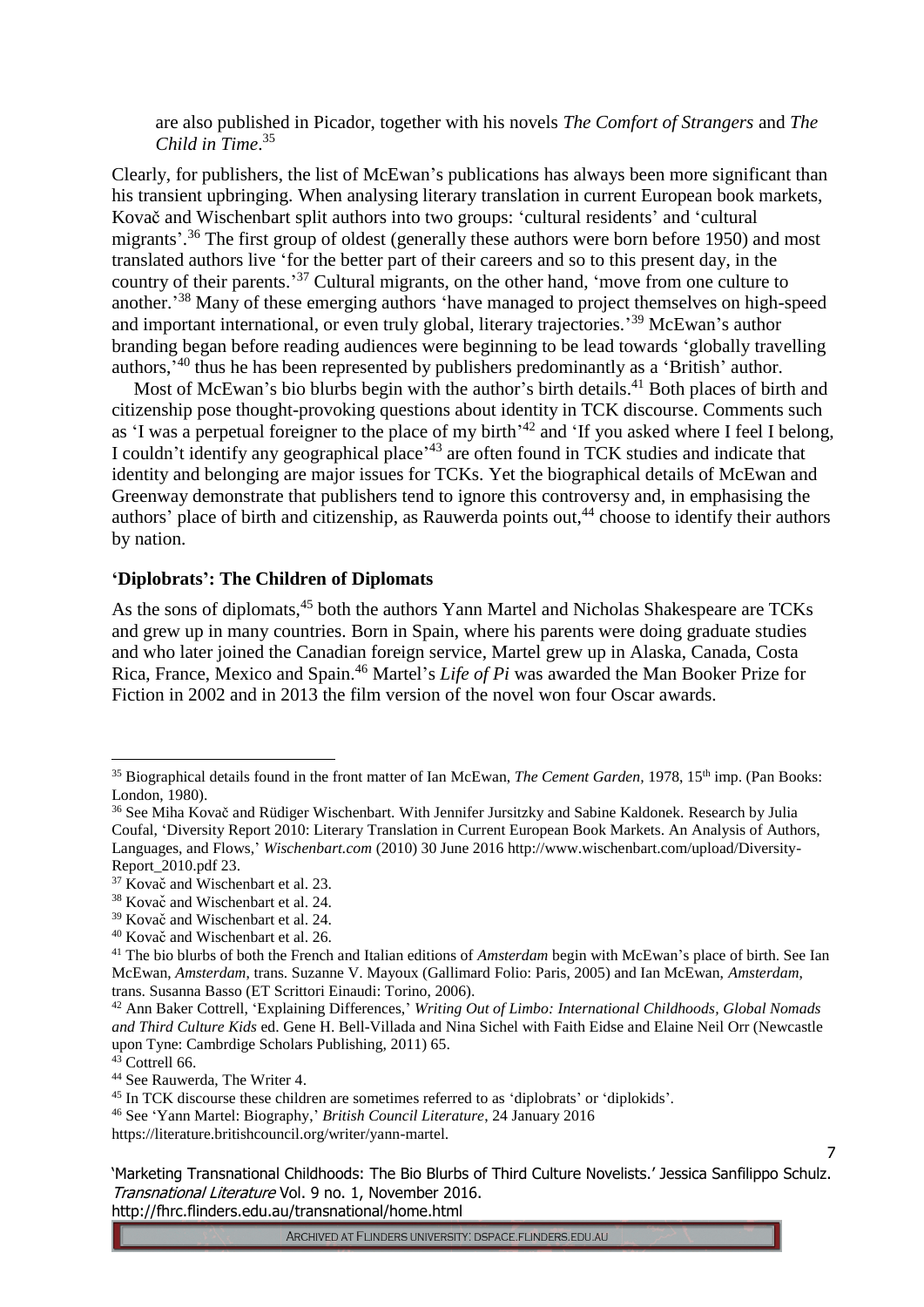Nicholas Shakespeare's novel *The Dancer Upstairs* was also adapted to film and in an interview regarding this adaptation he speaks about growing up in South America: 'I was growing up in Brazil during the Death Squads; I was growing up in Argentine during the Dirty War; and I was growing up in Peru during the Shining Path.<sup>'47</sup> Shakespeare also spent part of his childhood in the Far East. 48

Harcourt and Knopf originally published the American and Canadian editions of Yann Martel's *Life of Pi* in 2001. The first US edition portrays Martel as follows:

Yann Martel was born in Spain in 1963 of Canadian parents. After studying philosophy at university, he worked variously as a dishwasher, tree planter, and security guard. Then he began to write. When he's not living somewhere else, he lives in Montreal.<sup>49</sup>

Interestingly, the first Canadian edition of *Life of Pi* and the subsequent Vintage Canada paperback edition do not mention that the author's parents are Canadian:

YANN MARTEL was born in Spain in 1963. After studying philosophy at Trent University and doing various odd jobs, he began to write. He is the prize-winning author of *The Facts behind the Helsinki Roccamatios*, a collection of short stories, and of *Self*, a novel, both of them published internationally. He lives in Montreal.<sup>50</sup>

Canongate was the first British publishing house to release *Life of Pi*. The biographical notes of their 2003 reprint of the novel inform that:

Yann Martel was born in Spain but currently lives in Montreal. He is the highly acclaimed author of *Self*, a novel, and of the story collection *The Facts Behind the Helsinki Roccamatios*. *Life of Pi* is his third book and was shortlisted for the Governor General Award, the Commonwealth Writers Prize and was the winner of the 2002 Man Booker Prize.<sup>51</sup>

On occasion of the film adaptation of Martel's novel, Canongate reprinted the novel and revised Martel's biography:

Yann Martel was born in Spain in 1963 of Canadian parents. After studying philosophy at university, he worked odd jobs and travelled before turning to writing. In addition to *Life of Pi*, he is the author of the novels *Self* and *Beatrice and Virgil*, the stories *The Facts Behind the Helsinki Roccamatios*, and the collection of letters to the Prime Minister of Canada *What is Stephen Harper Reading?* Yann Martel lives in Saskatchewan, Canada.<sup>52</sup>

The publishing group Éditions Gallimard first published the French translation of *Life of Pi* in 2003. Catering for the Canadian francophone market too, this edition emphasizes that Martel's parents come from Québec:

<u>.</u>

<sup>47</sup> 'Shakespeare, Nicholas: The Dancer Upstairs,' *Urbancinefile: The World of Film in Australia, on the Internet*, (3 July, 2003) 21 January 2016 http://www.urbancinefile.com.au/home/view.asp?Article\_ID=7508&p=y.

<sup>48</sup> See 'Nicholas Shakespeare: Biography,' *British Council Literature,* 2 February 2016

https://literature.britishcouncil.org/writer/nicholas-shakespeare.

<sup>49</sup> Biographical details found on back cover of Yann Martel, *Life of Pi (*New York: Harcourt, 2001).

<sup>50</sup> Biographical details found inside back flap of book cover of Yann Martel, *Life of Pi (*Toronto: Knopf Canada, 2001). See also Yann Martel, *Life of Pi (*Toronto: Vintage Canada, 2002).

<sup>&</sup>lt;sup>51</sup> Biographical details found in the front matter of Yann Martel, *Life of Pi*, 2001, 4<sup>th</sup> imp. (Edinburgh: Canongate, 2003).

 $52$  Biographical details found in the front matter of Yann Martel, *Life of Pi*, 2001, 8<sup>th</sup> imp. (Edinburgh: Canongate, 2012).

<sup>&#</sup>x27;Marketing Transnational Childhoods: The Bio Blurbs of Third Culture Novelists.' Jessica Sanfilippo Schulz. Transnational Literature Vol. 9 no. 1, November 2016. http://fhrc.flinders.edu.au/transnational/home.html

<sup>8</sup>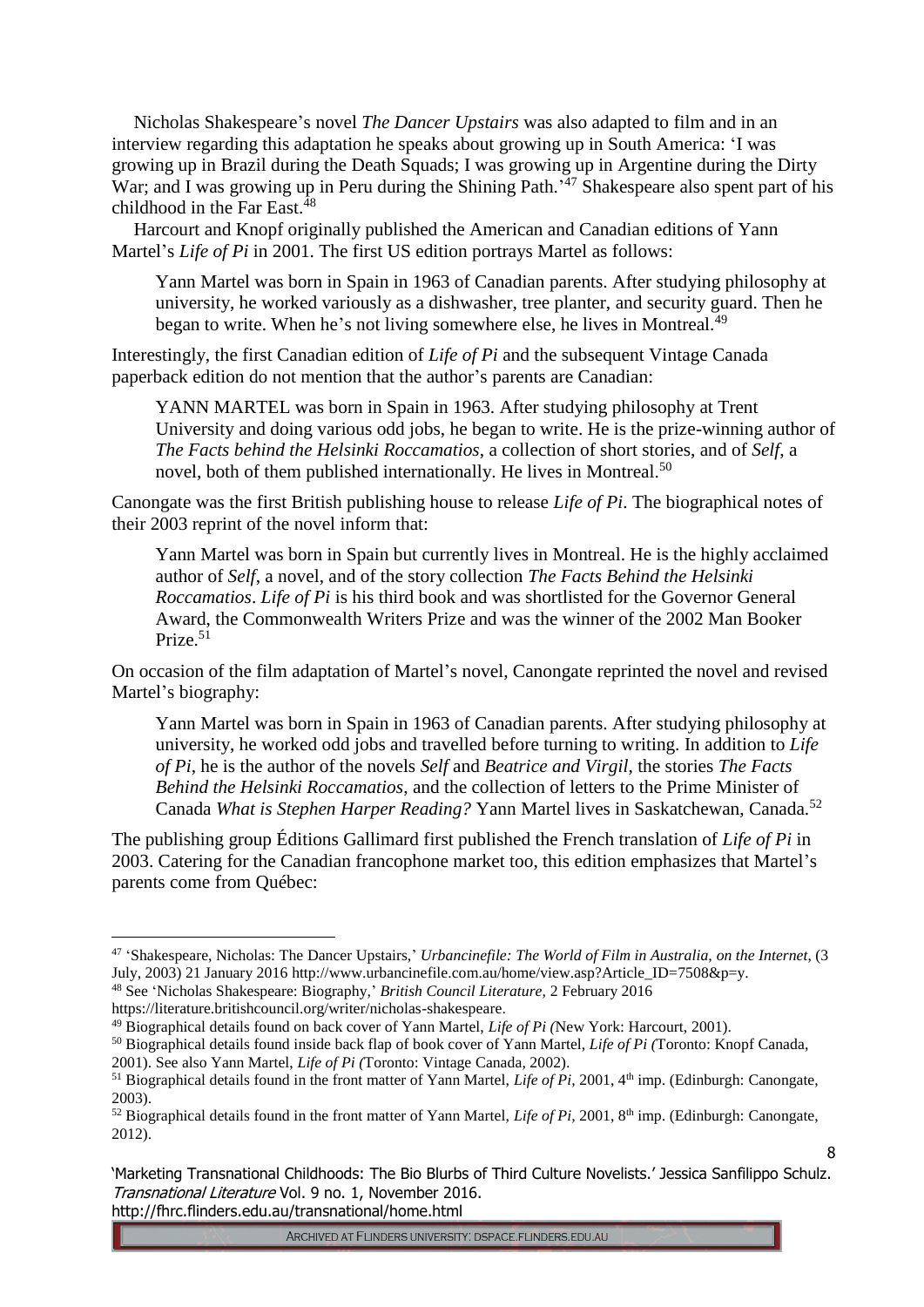Né en Espagne en 1963, de parents québécois, Yann Martel, habite aujourd'hui à Montréal. Il a vécu dans de nombreux pays et a étudié la philosophie aux Universités de Trent et Concordia. *L'Histoire de Pi*, son deuxième roman, a été vendu dans plus de quarante-deux pays.<sup>53</sup>

*Life of Pi* was first published in Spain in 2003 by Ediciones Destino. Here the reader is told that Martel is the son of diplomats:

Yann Martel (1963) es canadiense pero, hijo de diplomáticos, nació en España y su infancia ha transcurrido en países como Francia, México o Alaska. Ya de adulto ha pasado temporadas en Irán, Turquía y la India. Estudió Filosofía en la Universidad de Trent y ha publicado el libro de relatos *The Facts Behind the Helsinki Roccamatio* y la novela *Self*. Para *Vida de Pi* invirtió cuatro años que se han visto recompensados con el premio Booker, el favor de la crítica y cientos de miles de lectores en todo el mundo.<sup>54</sup>

His parents' profession is also mentioned in the German (text 1), Arabic (text 2) and Italian (text 3) editions.

## **Text 1**

Yann Martel wurde 1963 in Spanien geboren. Seine Eltern sind Diplomaten. Er wuchs in Costa Rica, Frankreich, Mexiko, Alaska und Kanada auf und lebte später im Iran, in der Türkei und in Indien. Er studierte Philosophie und wohnt mit seiner Familie in Sarkatoon, Kanada. »Schiffbruch mit Tiger« ist sein zweiter Roman, er war nominiert für den Governor General Award und den Commonwealth Writers Prize und gewann den Booker Prize 2002. Wurde 2012 von Ang Lee verfilmt.

Im Fischer Verlag erschienen außerdem: »Die Hintergründe zu den Helsinki-Roccamatios« und »Ein Hemd des 20. Jahrhunderts«.<sup>55</sup>

# **Text 2**

<u>.</u>

Yann Martel was born in Spain in 1963 into a family of diplomats. During his childhood, he moved around several times (with his family): Costa Rica, France, Mexico, Alaska and

<sup>53</sup> Translation from French of biographical details in Yann Martel, *L*'*Historie de Pi,* 2001, trans. Nicole and Émile Martel (Paris: Gallimard Denoël, 2003): 'Born in Spain in 1963, to Québécois parents, Yann Martel now lives in Montreal. He has lived in many countries and studied philosophy at Trent University and Concordia. *Life of Pi*, his second novel, has been sold in more than forty-two countries.'

<sup>54</sup> Translation from Spanish of biographical details in Yann Martel, *Vida de Pi,* 2001, trans. John Martel and Bianca Southwood (Barcelona: Ediciones Destino, 2003): 'Martel (1963) is Canadian, but as the son of diplomats was born in Spain, and his childhood was spent in countries such as France, Mexico or Alaska. As an adult, he sojourned in Iran, Turkey and India. He studied philosophy at Trent University and has published a book of stories *The Facts Behind the Helsinki Roccamatio* and the novel *Self. Life of Pi*, which took him four years to write, was rewarded with the Booker Prize, the acclaim of critics, and hundreds of thousands of readers worldwide.'

<sup>55</sup> Translation from German of biographical details found in the front matter of Yann Martel, *Schiffbruch mit Tiger,*  2001, trans. Manfred Allié and Gabriele Kempf- Allié, 17<sup>th</sup> imp. (Frankfurt: S. Fischer Verlag, 2013): 'Yann Martel was born in 1963 in Spain. His parents are diplomats. He grew up in Costa Rica, France, Mexico, Alaska and Canada, and later lived in Iran, Turkey and India. He studied philosophy and lives with his family in Saskatoon, Canada. *Life of Pi* is his second novel, which was nominated for the Governor General's Award and the Commonwealth Writers Prize and won the Booker Prize in 2002. In 2012 it was adapted into film by Ang Lee.

Fischer Verlag also published *The Facts Behind the Helsinki Roccamatio* and *Beatrice and Virgil*.' Here, it is worth briefly mentioning that a mistake was made in the typing of the German biographical details. Instead of writing that Martel currently lives in Saskatoon, the Canadian city has erroneously been spelt 'Sarkatoon' by the publisher.

<sup>&#</sup>x27;Marketing Transnational Childhoods: The Bio Blurbs of Third Culture Novelists.' Jessica Sanfilippo Schulz. Transnational Literature Vol. 9 no. 1, November 2016. http://fhrc.flinders.edu.au/transnational/home.html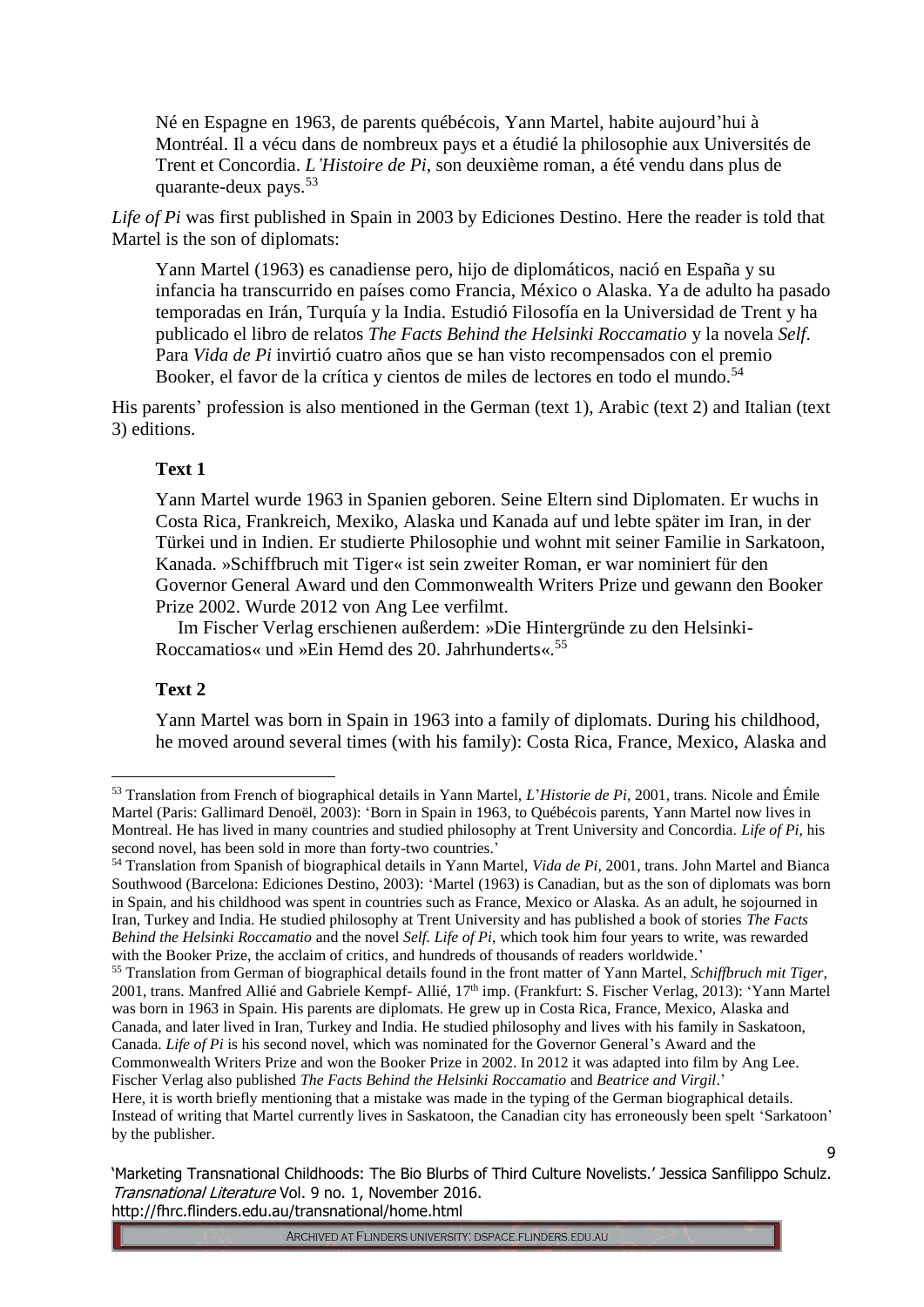Canada. As a youth, he went to Iran, Turkey and India. After studying philosophy at the University of Toronto in Canada, he took on odd jobs until, when aged 27, he began a career as a writer. Following a novel and a short story collection, *Life of Pi* is his third work. In 2002 he was awarded the Man Booker Prize for literature, which earned him a high reputation and admitted him entrance into the world literature. As yet, his novel has been translated into forty languages. Currently Yann Martel lives in Montreal.<sup>56</sup>

# **Text 3**

Figlio di diplomatici canadesi, e' nato in Spagna nel 1963 e ha abitato un po' ovunque: Alaska, Columbia Britannica, Costa Rica, Francia, Ontario, Messico e India. Attualmente vive a Saskatoon in Canada. Pubblicato in oltre trenta paesi, vincitore del Man Booker Prize 2002, uno dei più prestigiosi premi letterari, *Vita di Pi*, e' diventato un caso letterario internazionale. Dall'Inghilterra agli Stati Uniti, ha scalato le classifiche di vendita, conquistando milioni di lettori. Dal romanzo e' stato tratto un film 3D prodotto dalla 20th Century Fox e diretto dal pluripremiato regista Ang Lee. Con Piemme ha pubblicato anche *Self*. 57

*Inheritance* is the most recent of Nicholas Shakespeare's novels and was published in Great Britain in 2010 by Harvill Secker. Similarly to *Life of Pi*, this novel takes the reader on a journey to many countries such as Australia, Armenia, France and Italy. The biographical notes in this novel represent the author as follows:

Nicholas Shakespeare was born in 1957. The son of a diplomat, much of his youth was spent in the Far East and South America. His novels have been translated into twenty languages. They include *The Vision of Elena Silves*, winner of the Somerset Maugham Award, *Snowleg* and *The Dancer Upstairs*, which was chosen by the American Libraries Association in 1997 as the year's best novel, and in 2001 was made into a film of the same name by John Malkovich. His most recent novel is *Secrets of the Sea*. He is married with two small boys and currently lives in Oxford.<sup>58</sup>

The German and Spanish editions of *Inheritance* were both published for the first time in 2011. The biographical notes in these novels both refer to Shakespeare's transient life, to the literary prizes he has won, and to the film adaptation of his novel *The Dancer Upstairs:*

# **Text 4**

<u>.</u>

NICHOLAS SHAKESPEARE, 1957 in England geboren, verbrachte als Sohn eines Diplomaten annähernd zwanzig Jahre in Asien und Lateinamerika. Er studierte Literatur und arbeitete als Journalist, bevor er zu schreiben begann. Auf Deutsch erschienen von

10

<sup>56</sup> For the original text see the front matter of Yann Martel, *Ḥayāt Bāy: Riwāyah*, trans. Abū Hawāš (Cologne : Kamel Verlag, Manshūrāt al-Jamal, 2006). Translation of biographical details from Arabic for this article by Dr A. Masarwa, Institute for Arabic & Islamic Studies, University of Muenster, Germany.

<sup>57</sup> Translation from Italian of biographical details found on the back flap of Yann Martel, *Vita di Pi.* 2001, trans. Clara Nubile (Milano: Piemme, 2012):'The son of Canadian diplomats, he was born in Spain in 1963 and has lived everywhere: Alaska, British Columbia, Costa Rica, France, Ontario, Mexico and India. He currently lives in Saskatoon in Canada. Published in more than thirty countries, winner of the Man Booker Prize 2002, one of the most prestigious literary prizes, *Life of Pi* became a worldwide literary success. From England to the United States, it climbed the charts, winning millions of readers. The novel was adapted to a 3D movie, produced by 20th Century Fox and directed by award-winning director Ang Lee. His novel *Self* was also published by Piemme.' <sup>58</sup> Biographical details found in the back matter of Nicholas Shakespeare, *The Inheritance*, 3rd imp. (London: Harvill Secker, 2010).

<sup>&#</sup>x27;Marketing Transnational Childhoods: The Bio Blurbs of Third Culture Novelists.' Jessica Sanfilippo Schulz. Transnational Literature Vol. 9 no. 1, November 2016. http://fhrc.flinders.edu.au/transnational/home.html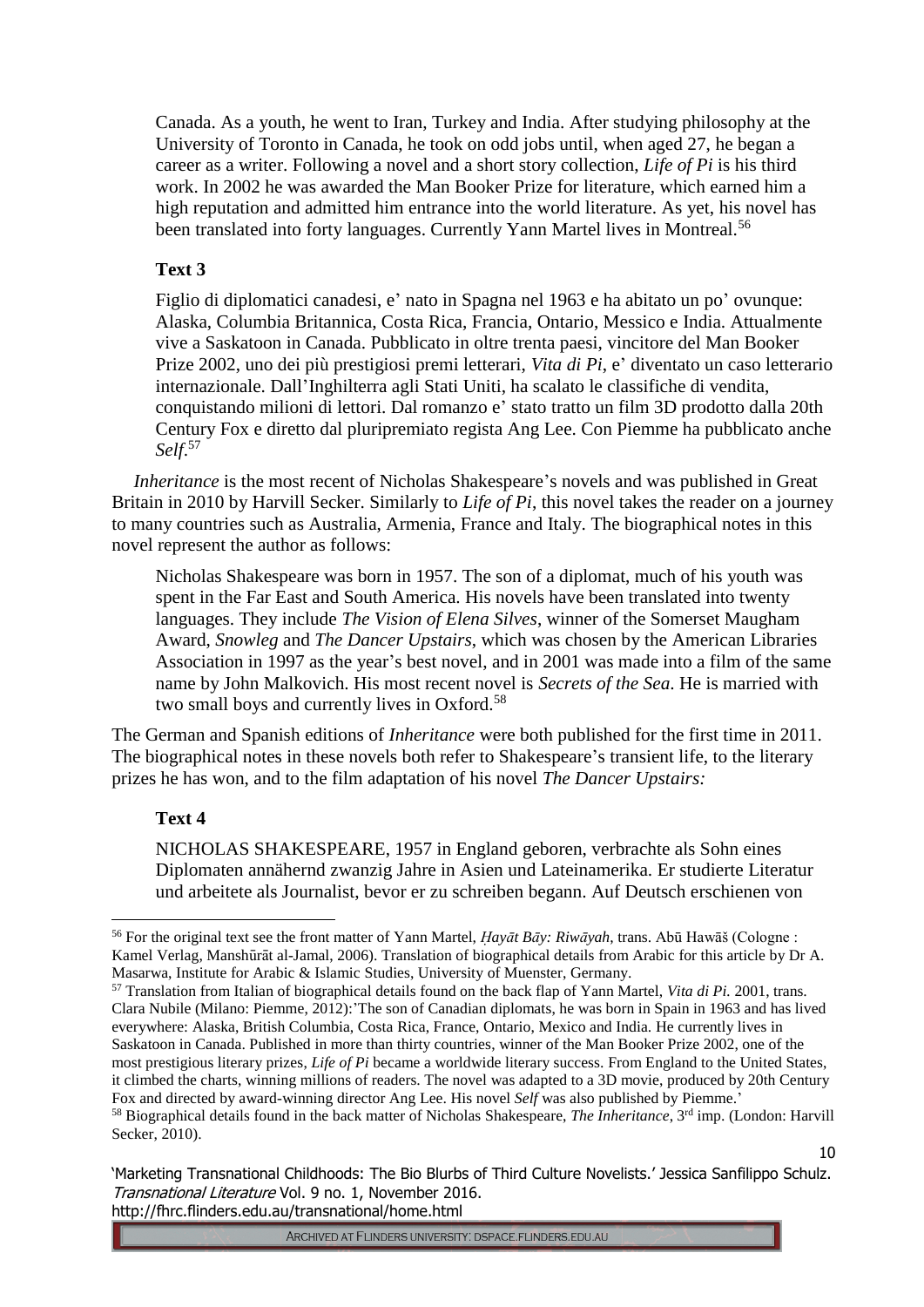ihm bislang sechs Romane, darunter «Der Obrist und die Tänzerin», der von John Malkovich verfilmt wurde, sowie die autorisierte Biographie von Bruce Chatwin. Sein Werk wurde vielfach preisgekrönt, unter anderem mit dem Somerset Maugham Award und dem Betty Trask Award. Shakespeare lebt abwechselnd im englischen Wiltshire und in einem Strandhaus auf Tasmanien.<sup>59</sup>

### **Text 5**

Nicholas Shakespeare nació en 1957. Hijo de un diplomático, pasó buena parte de su juventud en el Extremo Oriente y Sudamérica. Se ha desempeñado como periodista para la BBC y editor literario. Sus novelas están traducidas a veinte idiomas. Entre ellas, *La visión de Elena Silves*, ganadora del Premio Somerset Maugham, *Snowleg*; *Pasos de baile*, elegida en 1997 por la Asociación de Bibliotecas de Estados Unidos como la mejor novela del año y trasladada al cine en 2001 por John Malkovich, y *Secrets of the Sea*. Ha sido finalista de los premios Booker, Impac y del Betty Trask.<sup>60</sup>

Interestingly, whereas all the biographical notes for Martel specify that he was born in Spain, Nicholas Shakespeare's place of birth (Great Britain) is not always mentioned. The biographies of Shakespeare always disclose that he is the son of a diplomat, whereas those of Martel primarily state that his parents are Canadian but rarely mention that his parents were diplomats.

Another striking feature is that, with the exception of the Spanish editions of *Life of Pi* and *Inheritance*, all publishers find it important to specify where the authors currently live (in the earlier editions of *Life of Pi,* Montreal is stated and in the recent editions, readers are told that Martel now lives in Saskatchewan).

Evidently, both authors are represented as wanderers. The English-speaking editions of *Life of Pi* do omit to list all the countries Martel has lived in and only mention his past in Spain (place of birth) and his present in Canada (where he studied and where he now lives), but by emphasising that the author 'strayed' from one job to the next, he is, nevertheless, portrayed as a 'restless' person.

Unlike other editions, the French edition of Martel's novel, *L'Histoire de Pi* does not state that Martel's parents are Canadian but specifies that his parents are 'Québécois'. Moreover, whereas all other editions of *Life of Pi* mention that Martel studied philosophy at Trent University (in Ontario where predominantly English is spoken), this French edition points out that Martel studied at the universities of Trent and Concordia. The University of Concordia is located in Montréal, Québec, where French is the official language. It can be assumed that these details, which hint that Martel speaks perfect French, are pinned down by the French-speaking

11

<sup>&</sup>lt;u>.</u> <sup>59</sup> Translation from German of biographical details found on the back flap of Nicholas Shakespeare, *Die Erbschaft*, 2010, trans. Hans M. Herzog (Hamburg: Rowohlt Verlag, 2011): 'NICHOLAS SHAKESPEARE, born in England in 1957 as the son of a diplomat, spent almost twenty years in Asia and Latin America. He studied literature and worked as a journalist before he began to write. Six novels have been published to date in German, including *The Dancer Upstairs*, which was filmed by John Malkovich, as well as the authorised biography of Bruce Chatwin. His work won many awards, including the Somerset Maugham Award and the Betty Trask Award. Shakespeare lives alternately in Wiltshire in England and in a beach house in Tasmania.'

<sup>60</sup> Translation from Spanish of biographical details found in the front matter of Nicholas Shakespeare, *La Herencia*, 2010, trans. Susana Rodriguez-Vida (Barcelona: Austral, 2012): 'Nicholas Shakespeare was born in 1957. The son of a diplomat, he spent much of his youth in the Far East and South America. He has worked as a journalist for the BBC and as a literary editor. His novels have been translated into twenty languages. Among them, *The vision of Elena Silves*, winner of the Somerset Maugham Award, *Snowleg*; *The Dancer Upstairs*, chosen in 1997 by the Library Association of the United States as the best novel of the year and adapted to film in 2001 by John Malkovich, and *Secrets of the Sea*, chosen as finalist for the Booker prize, Impac and the Betty Trask award.'

<sup>&#</sup>x27;Marketing Transnational Childhoods: The Bio Blurbs of Third Culture Novelists.' Jessica Sanfilippo Schulz. Transnational Literature Vol. 9 no. 1, November 2016. http://fhrc.flinders.edu.au/transnational/home.html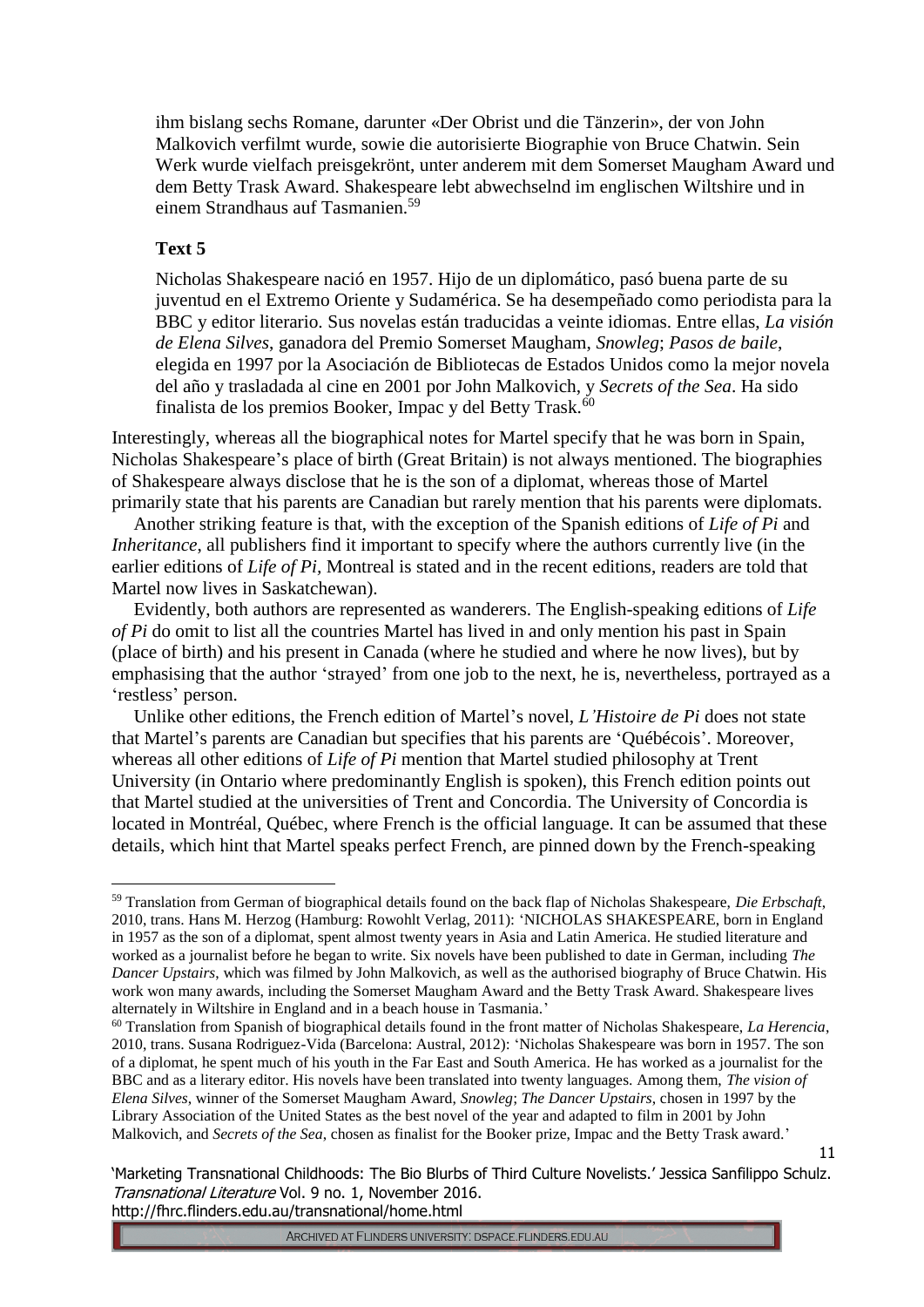publisher to captivate the Francophone market. After reading this description, and without looking at the imprint, a French-speaking reader might think that Martel wrote the novel originally in French.

In Martel's case, another good example of how publishers try to represent the author according to the tastes of potential buyers are the opening lines of the biographies in Canongate's 2003 edition and in the Spanish edition. Respectively, the readers are informed that 'Yann Martel was born in Spain but currently lives in Montreal' and that Martel 'is Canadian, but as the son of diplomats was born in Spain, and his childhood was spent in countries such as France, Mexico or Alaska.' These examples show that the use of a conjunction can play an important role in bio blurbs. By using the conjunction 'but', the English-speaking publishers wish to point out to the reader that Martel was indeed born in Spain, yet this does not mean that he is a Spanish man still living in Spain. He now lives in Canada, which on the one hand shows that he has moved around, but on the other hand, emphasises his attachment to Canada, a market with many English-speaking readers.

If the English publishers are aiming at 'arousing curiosity' in the English-speaking world, then the Spanish publisher wishes to do the same in Spanish-speaking countries, which represents a big market in the publishing world. The Spanish publisher writes that Martel is Canadian and this too is followed by the conjunction 'but' to emphasise that a contrast is coming. The author holds a Canadian passport; however, this should not put off readers who are interested in authors with affiliations to Spain. Thus, the reader is told that Martel was born in Spain and spent his childhood in 'Francia, México o Alaska.' Curiously, this Spanish edition omits mentioning that Martel also lived in Costa Rica, a Spanish-speaking country.

Baffling is also the list of countries mentioned in the biography of the Italian edition of Martel's novel. The publisher stresses that the author has sojourned almost everywhere and lists 'Alaska, Columbia Britannica, Costa Rica, Francia, Ontario, Messico e India.' Iran and Turkey are omitted (these countries are mentioned in the Arabic, German and Spanish editions) and instead of mentioning Canada, like all other editions do, this Italian version, startlingly, pins down the Canadian provinces of British Columbia and Ontario. In both these provinces, English is the main language spoken, so the strategy used by the Italian publishers does not help to stress that the author is bilingual (English and French).

Nicholas Shakespeare is also depicted as a compelling traveller in all three biographies. He is always represented as the son of a diplomat, but, whereas in the English and Spanish editions he has merely spent 'much of his youth' in the Far East and South America, for the Germanspeaking readers, Shakespeare has spent 'nearly twenty years' in the Far East and South America.<sup>61</sup> This is another good example of how publishers stress biographical details in different ways.

It is the German publisher that highlights that Shakespeare is a truly global author. This can be noticed at the end of his biographical details when it is stated that one moment Shakespeare is in the 'rural' county of Wiltshire and the next, he is in a house on a beach in Tasmania. Thus, here, readers are informed that currently Shakespeare, similarly to his childhood, leads an extremely transitional lifestyle.

All three of Shakespeare's biographies mention prizes that the author won in the past, previous works published by the same author (once again to stimulate the reader so that they will buy other books), and that his novel *The Dancer Upstairs* was made into a film by John

<u>.</u>

 $61$  See text 4.

<sup>&#</sup>x27;Marketing Transnational Childhoods: The Bio Blurbs of Third Culture Novelists.' Jessica Sanfilippo Schulz. Transnational Literature Vol. 9 no. 1, November 2016. http://fhrc.flinders.edu.au/transnational/home.html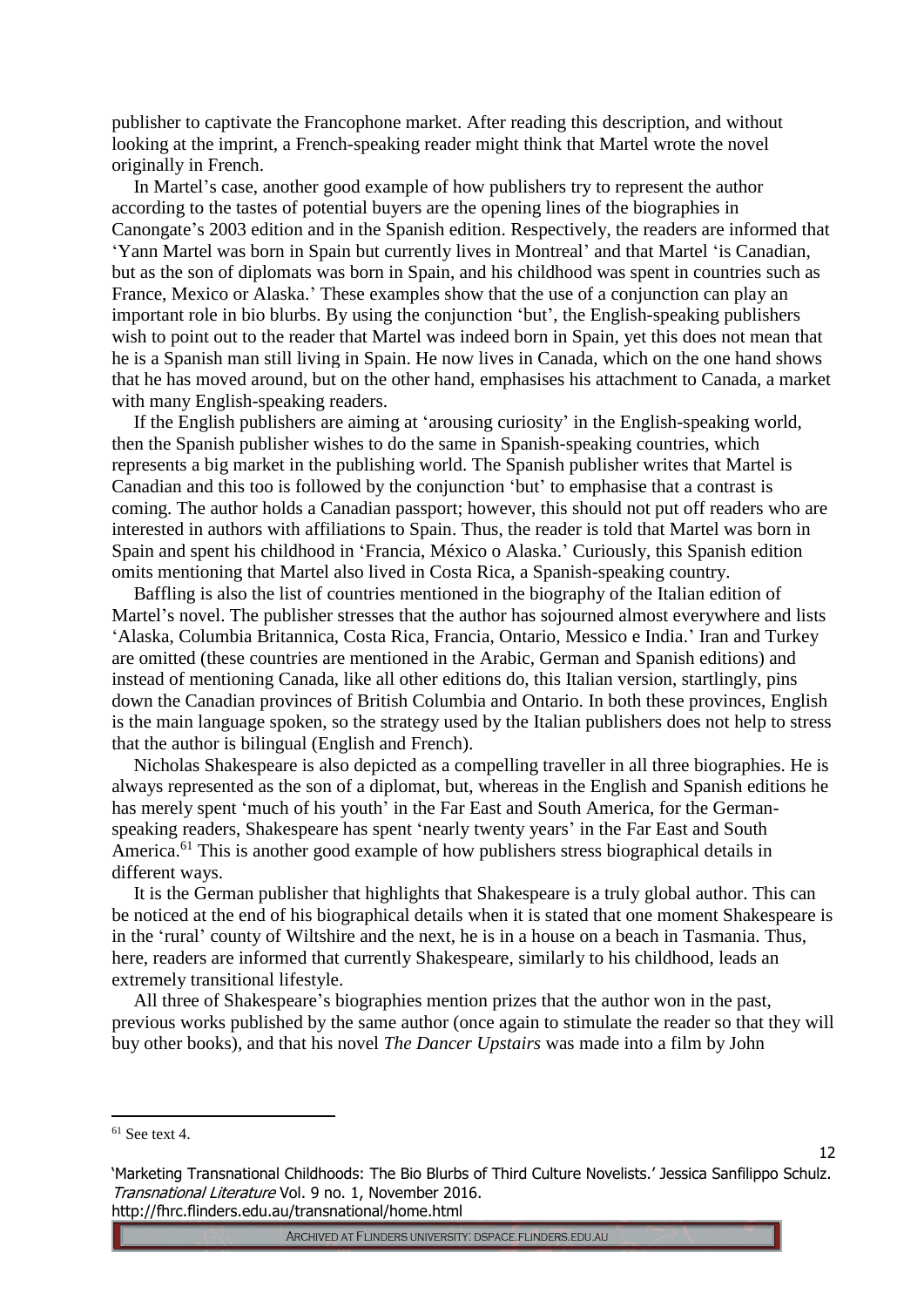Malkovich.<sup>62</sup> Furthermore, all the above biographies spell a global reality, but it is only the Arabic edition that attempts to give a name to an author's location in the literary field. Exclusively this edition speaks literally of Martel's place on the map of 'world literature'.<sup>63</sup> Dagnino sees as an essential element of world literature(s) the Literatures of Mobility,  $64$  which, as previously stated, could also include TCL.

According to Kovač and Wischenbart, there is a new trend in book marketing. Book award juries favour either 'globally travelling authors or the stories that the authors' movements and whereabouts allow these authors to tell.<sup>55</sup> They believe that reading audiences share this taste as readers are 'used to such panoramic cultural views from other culture and media content'.<sup>66</sup> Evidently, the diversified ways in which publishers have chosen to represent the childhood mobility of Martel and Shakespeare show that features of their biographies are filtered to influence current global readerships. On book covers, the biographies of these two TCAs are depicted as 'cultural migrants', yet the authentic chronicle of TC upbringing is lost to marketing strategies. Fortunately, for the sake of comparison, the true experiences of TCAs can be found elsewhere, as the analysis of the bio blurbs of Heidi Durrow will demonstrate.

### **TCKs of Intercultural Marriages**

It is striking that many TCAs, such as Chloe Aridjis, Tana French, Claire Messud and Joseph O'Neill, not only have been raised around the world but have mixed ethnic backgrounds. I have chosen the novelist Heidi Durrow in order to verify how publishers deal with both her TC upbringing and mixed background.

Born in 1969, the award-winning author of *The Girl Who Fell from the Sky* says about herself that she is the 'daughter of an African-American enlisted Air Force man and a white Danish woman' <sup>67</sup> who, as part of a military family, 'moved around every few years with stints in North Carolina, Turkey, Washington state, and Germany.' <sup>68</sup> To the question 'What are you?' she replies: 'I am a product of a peripatetic upbringing and a child of two cultures and languages. I am the result of a love across color lines that was illegal in many states until 1967.'<sup>69</sup>

Although Durrow calls herself a 'mixed-chick' and has founded the *Mixed Roots Film & Literary Festival* to celebrate 'the stories of the Mixed racial and cultural experience through films, books, visual arts and performance,<sup>70</sup> neither the American nor the British edition of her novel *The Girl Who Fell from the Sky* mention her mixed background. After winning the Barbara Kingsolver's Bellwether Prize for Fiction in 2008, Durrow's work was first published in 2010 in America by Algonquin Books, one of the largest independent publishing companies in the United States. The novel was also published in 2010 in Great Britain. With the exception that the biographical details of the British edition do not mention Durrow's previous publications, both editions write the following about her:

<u>.</u>

'Marketing Transnational Childhoods: The Bio Blurbs of Third Culture Novelists.' Jessica Sanfilippo Schulz. Transnational Literature Vol. 9 no. 1, November 2016. http://fhrc.flinders.edu.au/transnational/home.html

ARCHIVED AT FLINDERS UNIVERSITY: DSPACE.FLINDERS.EDU.AU

 $62$  This text structure can also be noticed in the biographies of Yann Martel, thus confirming Gea Valor's findings that bio blurbs comprise the author's previous publications, awards won, hobbies, current place of residence and family details, see Gea Valor 51.

<sup>63</sup> See text 2.

<sup>&</sup>lt;sup>64</sup> See Dagnino 8.

<sup>65</sup> Kovač and Wischenbart et al. 26.

<sup>66</sup> Kovač and Wischenbart et al. 26.

<sup>67</sup> Heidi W. Durrow, 'About Heidi,' *Website of Heidi W. Durrow*, 18 January 2016, http://heidiwdurrow.com/bio/.

<sup>68</sup> Durrow About Heidi.

<sup>69</sup> Durrow About Heidi.

<sup>70</sup> Heidi W. Durrow, 'Mixed Remixed Fetival,' *Website of Heidi W. Durrow*, 22 June 2016, http://heidiwdurrow.com/mixed-remixed/.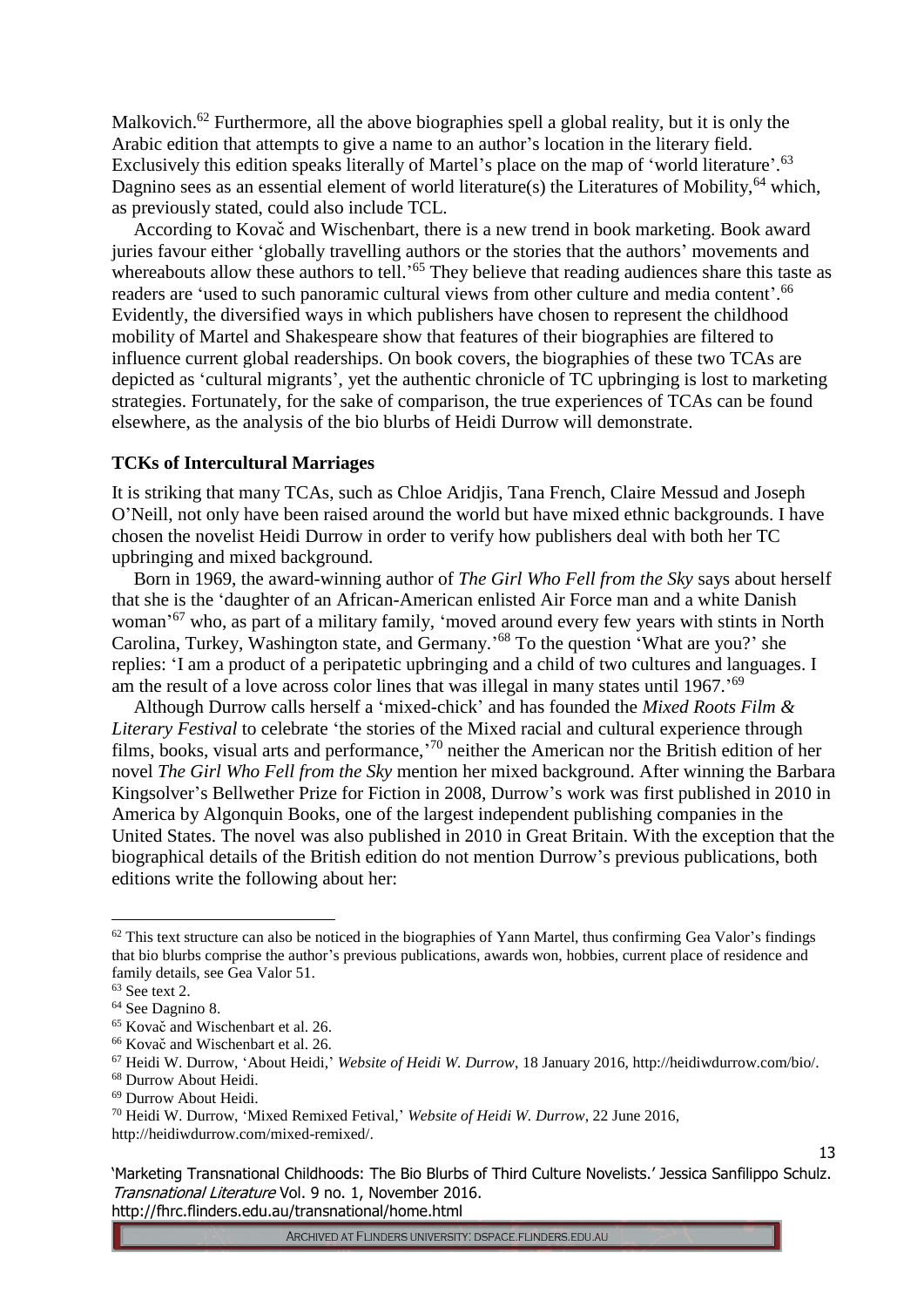A graduate of Stanford University, Columbia University's Graduate School of Journalism, and Yale Law School, **HEIDI W. DURROW** has received grants from the New York Foundation for the Arts, the American Scandinavian Foundation, and the Lois Roth Endowment, as well as a Fellowship for Emerging Writers from the Jerome Foundation. Her writing has been published in *Alaska Quarterly Review*, the *Literary Review*, and others.<sup>71</sup>

Considering the omission of references to her 'mixed African-American roots', in these biographical notes the publishers are identifying the novelist with the 'white culture' and not with the 'black/white mixed chick culture' that the author actively celebrates in her blog and podcasts.<sup>72</sup> The Danish and French editions of 2010, on the other hand, explicitly state that Durrow was born to a Danish mother and to an 'African-American' soldier (see texts 6 and 7 respectively).

## **Text 6**

Heidi Wedel Durrow er datter af en sort amerikansk soldat og en dansk mor og har tilbragt en stor del af sin barndom i Danmark. Hun er tidligere advokat og journalist.<sup>73</sup>

## **Text 7**

<u>.</u>

Heidi W. Durrow est la fille d'une Danoise et d'un Afro-Américain travaillant pour l'US Air Force. Directrice de festivals culturels, elle a 42 ans et vit à New York. Son premier roman, *La Fille tombée du ciel*, a reçu le prix Barbara Kingsolver Bellwether en 2008.<sup>74</sup>

Whereas the Danish bio blurb, for obvious marketing reasons, emphasises that Durrow spent part of her childhood in Denmark, similarly to the American and British editions, the French edition does not mention the author's transient childhood. However, what the French edition promotes and the other editions do not, is that Durrow is the director of cultural festivals and won a literary prize in 2008.<sup>75</sup>

<sup>&</sup>lt;sup>71</sup> Biographical details found in Heidi W. Durrow, *The Girl Who Fell From the Sky*, 3<sup>rd</sup> imp. (Chapel Hill, NC: Algonquin Books, 2010) and Heidi W. Durrow, *The Girl Who Fell From the Sky* (Oxford: Oneworld Publications, 2010).

<sup>72</sup> Durrow's podcast is now called *The Mixed Experience*. The former podcast *Mixed Chicks Chat* is no longer active.

<sup>73</sup> Translation from Danish of biographical details on back cover of Heidi W. Durrow, *Pigen der faldt ned fra Himlen*, trans. Thomas Munkholt (Copenhagen, Denmark: Forlaget Punktum, 2010): 'Heidi Wedel Durrow is the daughter of a black American soldier and a Danish mother and has spent much of her childhood in Denmark. She is a former lawyer and journalist.'

<sup>74</sup> Translation from French of biographical details on back cover of Heidi W. Durrow, *La Fille tombée du ciel*. 2010, trans. Marie de Prémonville (Paris: Anne Carrière, 2011): 'Heidi W. Durrow is the daughter of a Danish woman and an African-American working for the U.S. Air Force. A director of cultural festivals, she is 42 years old and lives in New York. Her first novel, *The Girl Who Fell from the Sky*, was awarded the Barbara Kingslover Bellwether prize in 2008.'

<sup>&</sup>lt;sup>75</sup> Spurred by the so different ways in which the backgrounds of these TCAs are represented, I contacted authors and publishers in order to determine how biographical details evolve. This research found that authors usually write the biographical details for the original edition of their debut novel (which can then be altered by the editors), and that depending on licencing agreements, publishing houses are mostly free to portray their foreign authors as they wish.

<sup>&#</sup>x27;Marketing Transnational Childhoods: The Bio Blurbs of Third Culture Novelists.' Jessica Sanfilippo Schulz. Transnational Literature Vol. 9 no. 1, November 2016. http://fhrc.flinders.edu.au/transnational/home.html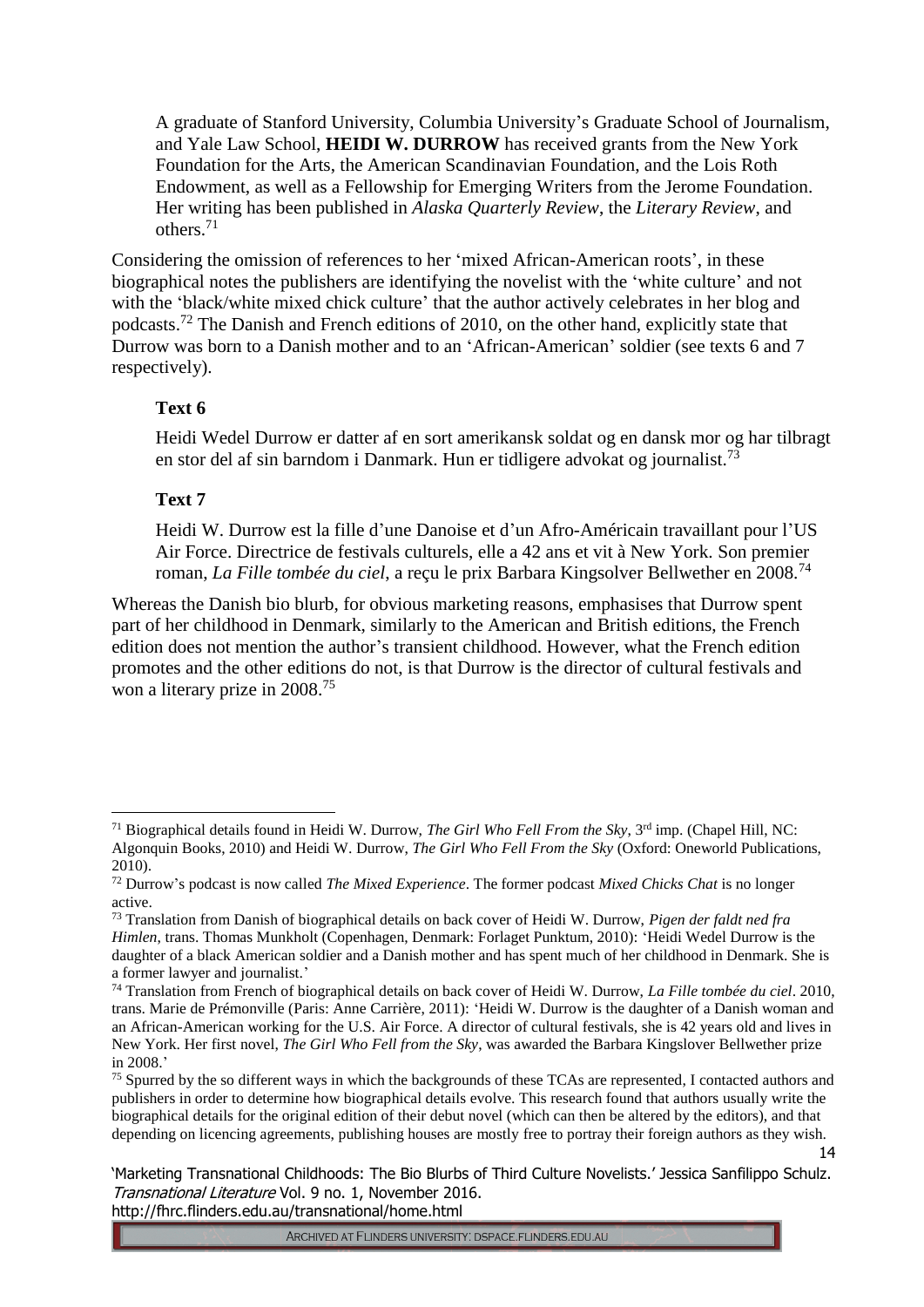#### **Conclusion – Fluid Identities**

If 'cultural identity takes the shape of names which both locate and differentiate the person',  $76$ the biographical details published on her home page, clearly show that through the compelling labels she gives herself, Heidi Durrow 'locates' herself within a 'fluid'<sup>77</sup> and mixed group. Durrow's publishers, though, generally ignore her notion of belonging and 'differentiate' her personal account on book covers. In fact, the bio blurbs of the five TCAs I have analysed show that not all publishers choose to represent their transnational authors in a 'global' light. However, due to the primarily international settings of TC novels and global trends that are shaping current book markets, such as the growing significance of Literatures of Mobility, many publishers disclose the expatriate culture of their authors. They do not always provide exhaustive TC details, but parts of their hypermobile histories are strategically 'extracted' and adapted to encourage target audiences to read the respective novels.

Alice Greenway's novel, for example, is transnational in its subject matter. In an attempt to boost 'the third culture context out of which it is produced'<sup>78</sup> and to attract target audiences, the publishers list all the countries the writer lived in, including Hong Kong, where the story is primarily set. With particularly British settings, Ian McEwan's novels, on the other hand, are aimed at a different group of consumers, thus, the novelist's mobile childhood is always overlooked on book covers and emphasis instead is placed on book prizes and previous publications. Interestingly, only McEwan was born before 1950. Therefore he fits into Kovač and Wischenbart's group of national 'cultural residents', as opposed to the other four TCAs, who are 'cultural migrants'. Undoubtedly, McEwan is branded by publishers as a 'British resident'.

Yann Martel's English-speaking publishers also choose to ignore the author's TC upbringing, whereas the foreign editions of *Life of Pi* disclose his hypermobile childhood. The editions in English, however, mention that the writer was born in Spain. Generally, the short author biographies printed on book covers include novelists' previous publications, book awards won, current place of residence, family details and, as in Martel's case, place of birth. Frequently, however, TC individuals belong to a group of people and not to a place.

As Ruth Van Reken points out, culture for TCKs 'may be something defined by shared experience rather than shared nationality or ethnicity',<sup>79</sup> thus, when discussing the issues TCKs face, 'we need to rethink our traditional ways of defining diversity and identity.<sup>80</sup> Van Reken's studies have in fact shown that for TCKs, one of the hardest questions to answer is 'where am I from, what is my place of origin?'<sup>81</sup> TCKs dislike being 'labelled' by their passport or birth country and must frequently 'battle imposed identities'.<sup>82</sup>

Yet, this analysis of over twenty-five bio blurbs of TCAs has shown that in disclosing passport or birth countries and neglecting or emphasising childhood countries of residence for merchandising purposes, publishers tend to impose identities on their TCK novelists. But bio

<u>.</u>

'Marketing Transnational Childhoods: The Bio Blurbs of Third Culture Novelists.' Jessica Sanfilippo Schulz. Transnational Literature Vol. 9 no. 1, November 2016. http://fhrc.flinders.edu.au/transnational/home.html

<sup>76</sup> Adler 2002.

<sup>77</sup> Durrow About Heidi.

<sup>78</sup> Rauwerda, The Writer 23.

<sup>79</sup> Ruth E Van Reken, 'Third Culture Kids,' *The Telegraph,* (13 November 2009). 29 June 2016 http://www.telegraph.co.uk/education/expateducation/6545869/Third-culture-kids.html.

<sup>80</sup> Van Reken Third Culture Kids.

<sup>81</sup> Pollock and Van Reken 121.

<sup>82</sup> See for example Gabriela Alvarado, 'Battling an Imposed Identity: The Life of a TCK Perceived as "Another American Girl",' *Race, Ethnicity, And Me* - *Trinity University*, 28 June 2016

http://web.trinity.edu/Documents/student\_affairs\_docs/CCI\_docs/Diversity/Battling%20an%20Imposed%20Identity .pdf.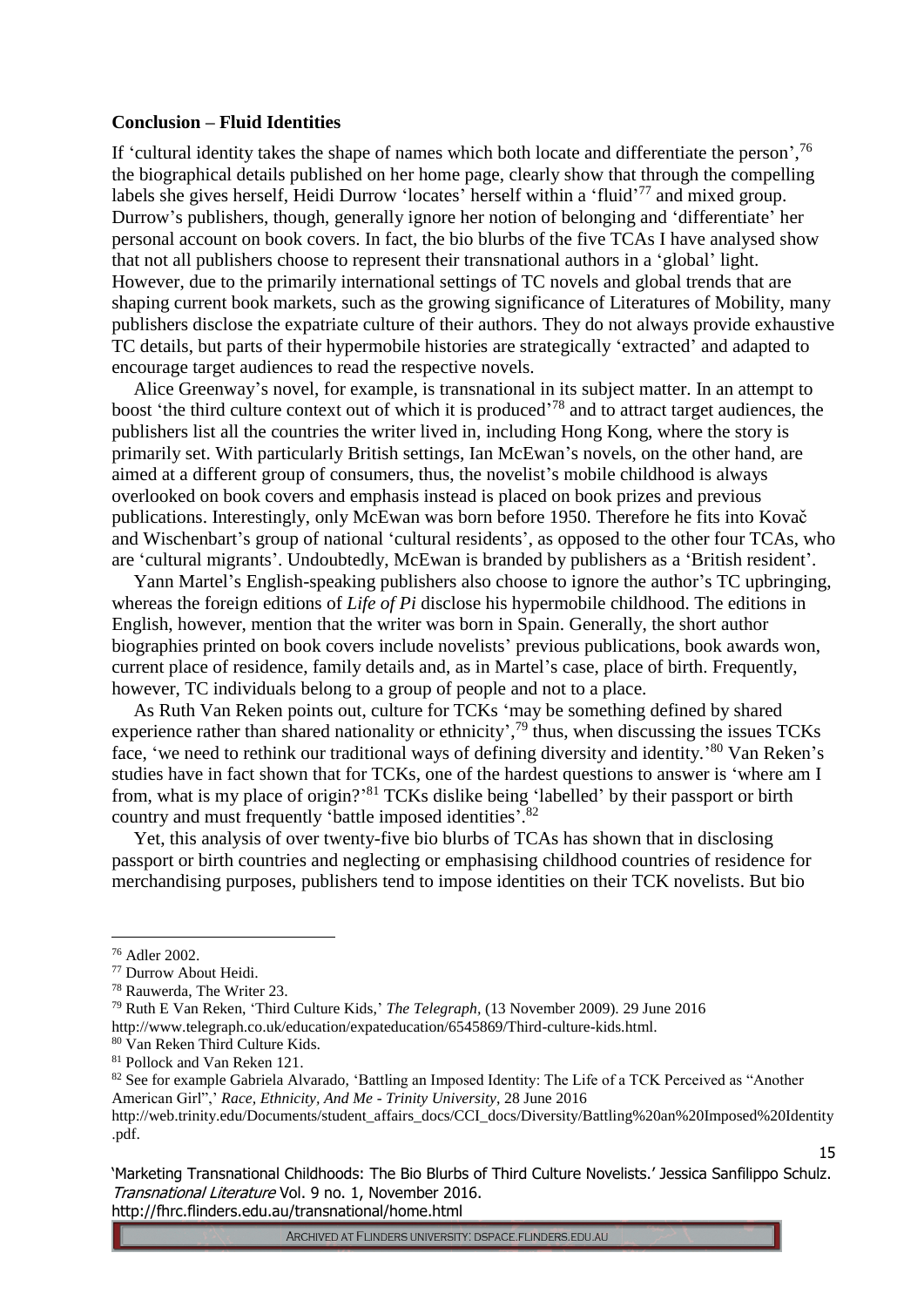blurbs are brief advertisements and at the end of the identity/representation battle, book marketing wins.

*Jessica Sanfilippo Schulz is a Third Culture Kid. After having grown up in Liberia, Italy and Great Britain, she relocated to Stuttgart in southern Germany. Her last journey in 2004 took her to Muenster, in northern Germany, where she received her Master of Arts in National and Transnational Studies: Literature, Culture, Language from the Muenster University, WWU. She is currently working as a research assistant at the Muenster University.*

#### **Works Cited**

- Adler, Peter. "Beyond Cultural Identity: Reflections on Multiculturalism.' *Mediate.com.*  Everything Mediation*,* 2002. Web. 19 June 2016.
- Alvarado, Gabriela. 'Battling an Imposed Identity: The Life of a TCK Perceived as "Another American Girl".' *Race, Ethnicity, and Me* (2008): 1-8. *Inside.trinity.edu.* Trinity University*.* Web. 13 March 2016.
- Burgess, Gelett. *Burgess Unabridged: A New Dictionary of Words You Have Always Needed*. New York: Walker, 1914. Print.
- Cooke, Rachel. 'Ian McEwan: I had the time of my life.' *Guardian.co.uk*. The Guardian, Aug. 2012. Web. 16 June 2016.
- Cottrell, Ann Baker. 'Explaining Differences: TCKs and Other CCKs, American and Japanese TCKs.' *Writing Out of Limbo: International Childhoods, Global Nomads and Third Culture Kids.* Eds. Gene Bell-Villada, and Nina Sichel. Newcastle upon Tyne: Cambridge Scholars Publishing, 2011. 57-77. Print
- Dagnino, Arianna. 'Global Mobility, Transcultural Literature, and Multiple Modes of Modernity.' *Transcultural Studies* 2 (2013): 130-60. Web. 20 June 2016.
- ---. 'Transcultural Literature and Contemporary World Literature(s).' *CLCWeb: Comparative Literature and Culture* 15.5 (2013): n. pag. Web. 24 June 2016.
- Douglas, Kate. '"Blurbing" Biographical: Authorship and Autobiography.' *Biography: An Interdisciplinary Quarterly* 24.4 (2001): 806-26. Print.
- Durrow, Heidi W. *The Girl Who Fell From the Sky*. Chapel Hill, NC: Algonquin Books, 2010. Print.
- ---. *The Girl Who Fell From the Sky*. Oxford: Oneworld Publications, 2010. Print.
- ---. *Pigen der faldt ned fra Himlen*. Trans. Thomas Munkholt. Copenhagen, Denmark: Forlaget Punktum, 2010. Print.
- ---. *La Fille tombée du ciel*. 2010. Trans. Marie de Prémonville. Paris: Anne Carrière, 2011. Print.
- ---. 'About Heidi.' *Heidiwdurrow.com.* Heidi W. Durrow. Web. 12 Feb. 2016.
- ---. 'Mixed Remixed Festival.' *Heidiwdurrow.com.* Heidi W. Durrow. Web. 12 June 2016.
- Erikson, Erik H. *Childhood and Society*. New York: W.W. Norton & Co., 1950. Print.
- ---. 'The Problem of Ego Identity.' *Psychological Issues* 1.1 (1959): 101-64. Print.
- Gea Valor, Maria Luisa. 'Advertising Books: A Linguistic Analysis of Blurbs.' *IBÉRICA* 10 (2005): 41-62. Print.

'Marketing Transnational Childhoods: The Bio Blurbs of Third Culture Novelists.' Jessica Sanfilippo Schulz. Transnational Literature Vol. 9 no. 1, November 2016. http://fhrc.flinders.edu.au/transnational/home.html

ARCHIVED AT FLINDERS UNIVERSITY: DSPACE.FLINDERS.EDU.AU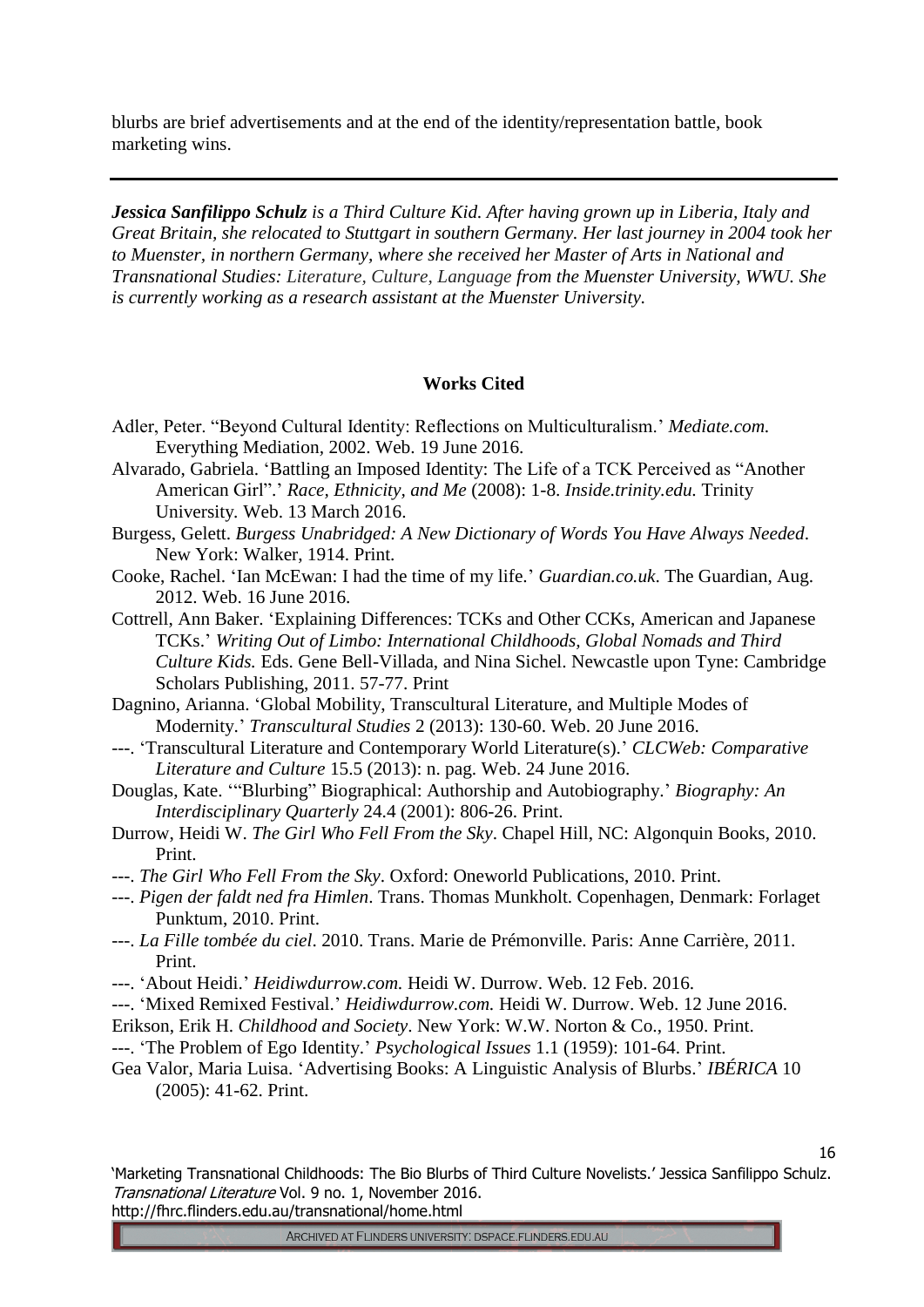- Genette, Gérard. *Paratexts: Thresholds of Interpretation*. Trans. Jane. E. Lewin. 1987. Cambridge: Cambridge University Press, 1997. Print.
- Glaister, Geoffrey Ashall. *Encyclopedia of the Book*. 2nd ed. New Castle, Del.: Oak Knoll Press, 1996. Print.
- Greenway, Alice. *White Ghost Girls*. London: Atlantic Books, 2006. Print.
- ---. *White Ghost Girls*. New York: Black Cat, 2006. Print.
- ---. *Weiße Geister.* 2006. Trans. Uwe-Michael Gutzschhahn. Frankfurt: S. Fischer Verlag, 2011. Print.
- Greenway, Alice. *The Bird Skinner*. New York: Atlantic Monthly Press, 2014. Print.
- 'HDS Greenway: Biography.' *Americanacademy.de*. The American Academy in Berlin. Web. 16 Jan. 2016.
- Kovač, Miha, and Rüdiger Wischenbart, et al. 'Diversity Report 2010: Literary Translation in Current European Book Markets. An Analysis of Authors, Languages, and Flows.'
	- *Wischenbart.com*. Rüdiger Wischenbart: Content & Consulting. Web. 24 Nov. 2015.
- Martel, Yann. *Life of Pi.* Toronto: Knopf Canada, 2001. Print.
- ---. *Life of Pi.* New York: Harcourt, 2001. Print.
- ---. *Life of Pi.* 2001. Edinburgh: Canongate, 2002. Print.
- ---. *Life of Pi.* 2001. Toronto: Vintage Canada, 2002. Print.
- ---. *Life of Pi.* 2001. Edinburgh: Canongate, 2003. Print.
- ---. L'*Historie de Pi.* 2001. Trans. Nicole, and Émile Martel. Paris: Gallimard Denoël, 2003. Print.
- ---. *Vida de Pi.* 2001. Trans. John Martel, and Bianca Southwood. Barcelona: Ediciones Destino, 2003. Print.
- ---. *Ḥayāt Bāy: Riwāyah*. Trans. Abū Hawāš. Cologne : Kamel Verlag, Manshūrāt al-Jamal, 2006. Print.
- ---. *Life of Pi.* 2001. Edinburgh: Canongate, 2012. Print.
- ---. *Vita di Pi.* 2001. Trans. Clara Nubile. Milano: Piemme, 2012. Print.
- ---. *Schiffbruch mit Tiger.* 2001. Trans. Manfred Allié and Gabriele Kempf- Allié. Frankfurt: S. Fischer Verlag, 2013. Print.
- McEwan, Ian. *The Cement Garden.* 1978. Pan Books: London, 1980. Print.
- ---. *Amsterdam.* Vintage: London, 1998. Print.
- ---. *Amsterdam.* 1998*.* Trans. Hans-Christian Oeser. Diogenese: Zurich, 2001. Print.
- ---. *Amsterdam*. 1998. Trans. Suzanne V. Mayoux. Gallimard Folio: Paris, 2005. Print.
- ---. *Amsterdam.* 1998*.* Trans. Susanna Basso. ET Scrittori Einaudi: Torino, 2006. Print.
- ---. 'Mother Tongue: A Memoir.' *On Modern British Fiction*. Ed. Zachary Leader. Oxford: Oxford University Press, 2003. 34-44. Print.
- Pollock, David C., and Ruth E. Van Reken. *Third Culture Kids: Growing Up Among Worlds*. Boston: Nicholas Brealey Publishing, 1999. Print.
- ---. *Third Culture Kids: Growing Up Among Worlds*. 1999. Boston: Nicholas Brealey Publishing, 2009. Print.
- Rauwerda, Antje M. 'Not Your Typical "Diaspora" or "Third World Cosmopolitan": Unexpectedly International Writing.' *Wasafiri* 25.3 (2010): 16-23. Print.
- ---. *The Writer and the Overseas Childhood: The Third Culture Literature of Kingsolver, McEwan and Others.* Jefferson NC: McFarland, 2012. Print.
- Shakespeare, Nicholas. *The Inheritance*. London: Harvill Secker, 2010. Print.
- ---. *Die Erbschaft*. 2010. Trans. Hans M. Herzog. Hamburg: Rowohlt Verlag, 2011. Print.
- ---. *La Herencia*. 2010. Trans. Susana Rodriguez-Vida. Barcelona: Austral, 2012. Print.

'Marketing Transnational Childhoods: The Bio Blurbs of Third Culture Novelists.' Jessica Sanfilippo Schulz. Transnational Literature Vol. 9 no. 1, November 2016. http://fhrc.flinders.edu.au/transnational/home.html